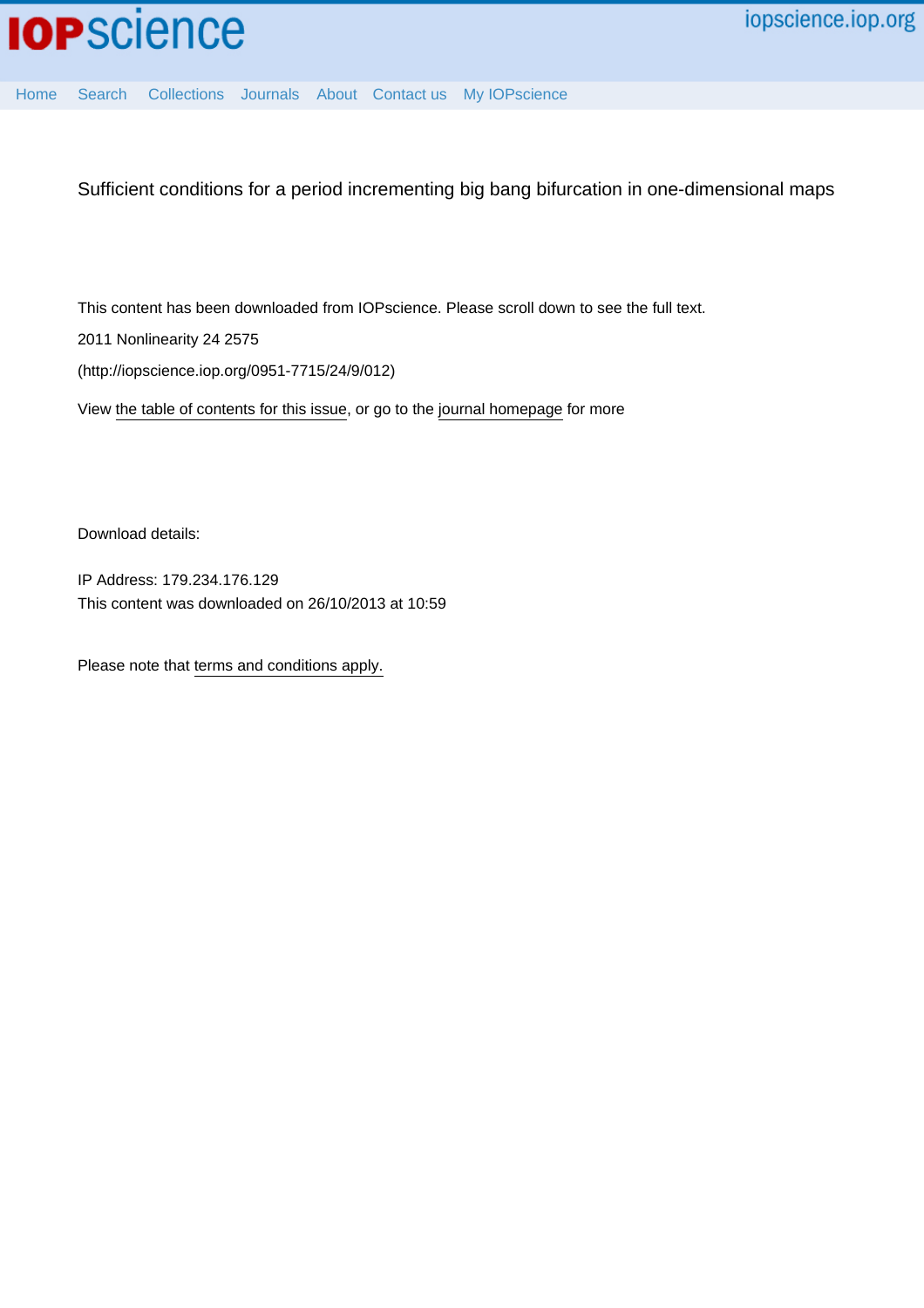Nonlinearity **24** (2011) 2575–2598 [doi:10.1088/0951-7715/24/9/012](http://dx.doi.org/10.1088/0951-7715/24/9/012)

# **Sufficient conditions for a period incrementing big bang bifurcation in one-dimensional maps**

# **V Avrutin, A Granados and M Schanz**

IPVS, University of Stuttgart, Stuttgart, Germany

E-mail: [Viktor.Avrutin@ipvs.uni-stuttgart.de,](mailto: Viktor.Avrutin@ipvs.uni-stuttgart.de) [Albert.Granados@ipvs.uni-stuttgart.de](mailto: Albert.Granados@ipvs.uni-stuttgart.de) and [Michael.Schanz@ipvs.uni-stuttgart.de](mailto: Michael.Schanz@ipvs.uni-stuttgart.de)

Received 6 December 2010, in final form 22 June 2011 Published 2 August 2011 Online at [stacks.iop.org/Non/24/2575](http://stacks.iop.org/no/24/2575)

Recommended by Y G Kevrekidis

## **Abstract**

Typically, big bang bifurcation occurs for one (or higher)-dimensional piecewise-defined discontinuous systems whenever two border collision bifurcation curves collide transversely in the parameter space. At that point, two (feasible) fixed points collide with one boundary in state space and become virtual, and, in the one-dimensional case, the map becomes continuous. Depending on the properties of the map near the codimension-two bifurcation point, there exist different scenarios regarding how the infinite number of periodic orbits are born, mainly the so-called period adding and period incrementing. In our work we prove that, in order to undergo a big bang bifurcation of the period incrementing type, it is sufficient for a piecewisedefined one-dimensional map that the colliding fixed points are attractive and with associated eigenvalues of different signs.

Mathematics Subject Classification: 37E05, 37G15

# **1. Introduction**

In the context of piecewise-smooth dynamics, big bang bifurcations have been reported in the literature (see references below) as specific type of organizing centres in parameter space, where an infinite number of bifurcation curves issue from, separating existence regions of different periodic orbits with arbitrarily large periods. Typically, this codimension-two phenomenon has been detected in one-dimensional piecewise-smooth maps when globally investigating two-dimensional parameter spaces  $[1-3]$ , although it is known that they occur also in higherdimensional maps and flows.

The importance of these points bases on the fact that they organize the dynamics in the parameter space as all the possible periodic orbits existing in a neighbourhood of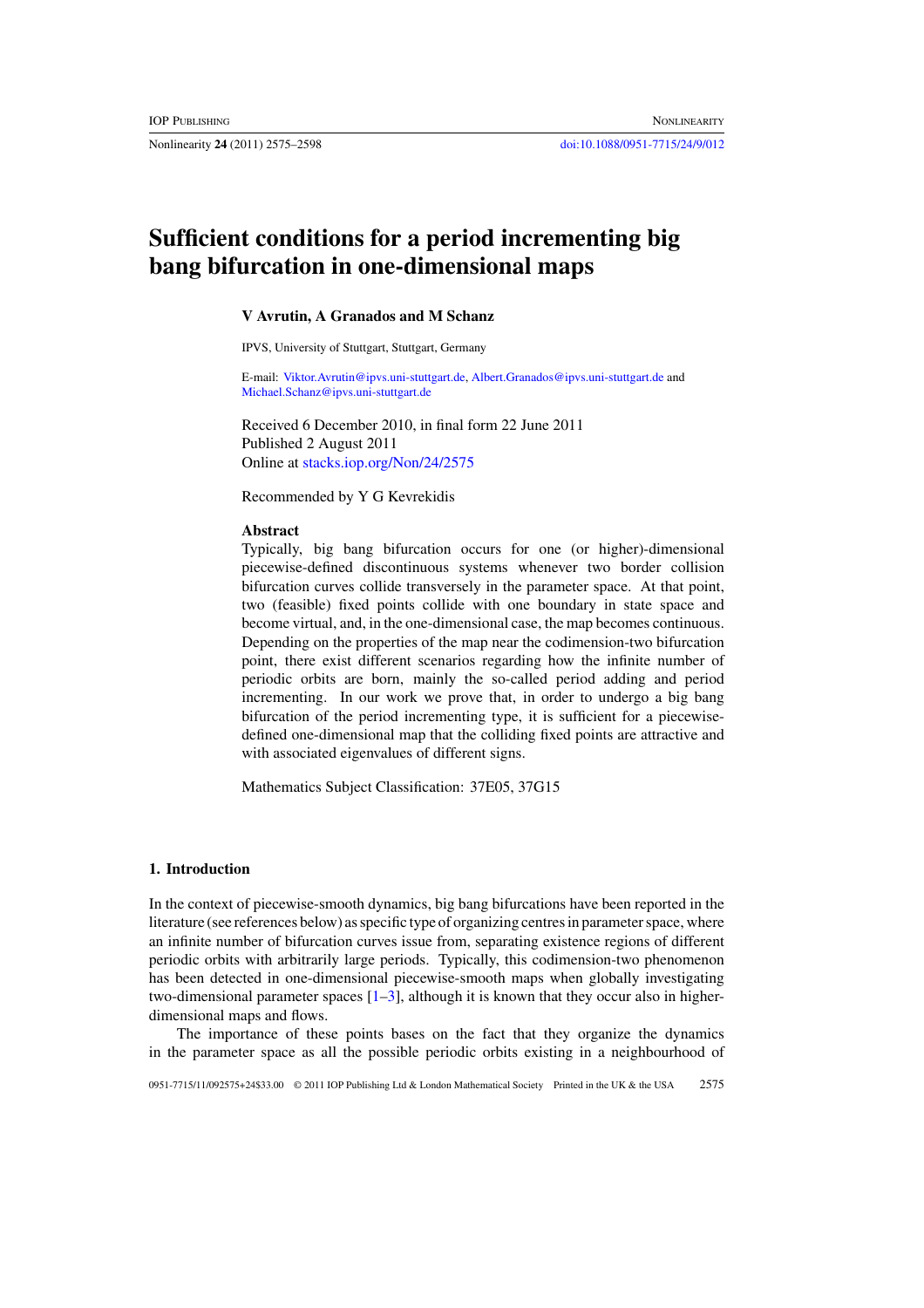<span id="page-2-0"></span>such a point are 'created' there. In the cited works it was shown that there are several types of big bang bifurcations, which cause different bifurcation scenarios to occur in their neighbourhood.

Usually, these detections have been performed numerically and supported by analytical calculations, as no systematic procedures to detect and describe them have been reported until now. As these bifurcations can be observed in many systems in several fields, the question arises how to predict their occurrence and how to determine their type. The goal of our work is to prove sufficient conditions for one specific type of these bifurcations for one-dimensional piecewise-defined maps.

Based on experience, such a phenomenon seems to appear for piecewise-defined maps when, under certain conditions, two fixed points (or periodic orbits) collide simultaneously with the boundary. More precisely, consider an *n*-dimensional state space *X* split into two parts,  $X_{\ell}$  and  $X_{r}$ , by a hypersurface  $\Sigma$  and two two-parameter diffeomorphisms  $f_{\ell}(x; c_{\ell}, c_r)$ ,  $f_r(x; c_{\ell}, c_r)$ :  $X \to X$ . Suppose that  $f_i, i \in {\ell, r}$ , possesses a unique<sup>1</sup> invariant set given by a (stable) fixed point<sup>2</sup>  $x_i^*$  with real associated eigenvalues. Suppose also that for  $c_{\ell} = c_r = 0$ , both fixed points cross  $\Sigma$  transversally at the points  $\tilde{x}_i^* \in \Sigma^3$ . Suppose also that, near  $c_{\ell} = c_r = 0$ , the position of the fixed point  $x_i^*$  is locally controlled by  $c_i$ . Let us then consider the piecewise-defined map

$$
f(x) = \begin{cases} f_{\ell}(x; c_{\ell}, c_r) & \text{if } x \in X_{\ell}, \\ f_r(x; c_{\ell}, c_r) & \text{if } x \in X_r. \end{cases}
$$

It is clear that, whenever one of these points crosses transversely the boundary, it undergoes a border collision bifurcation and the fixed point becomes virtual. Then, all initial values tend to the other fixed point or, eventually, to a two-periodic orbit with one iteration at each side of  $\Sigma$ . However, if both fixed points become virtual (increasing both parameters through  $(c_{\ell}, c_r) = (0, 0)$  then, for values of  $(c_l, c_r)$  arbitrarily close to  $(0^+, 0^+)$  it is possible to have periodic orbits of arbitrary period, with periodic points on both sides of  $\Sigma$ . That is, there may exist a *big bang* bifurcation at the origin of the parameter space  $c_{\ell} \times c_{r}$ . If one then encodes the periodic orbits depending on which side of  $\Sigma$  the consecutive iterates belong to, it is easy to see that the possible symbolic sequences of the periodic orbits mainly depend on the sign of the eigenvalues of the fixed points associated with the eigendirections pointing to  $\Sigma$ . An explicit description of which symbolic sequences are possible and which are not, for every case, remains an open problem.

As mentioned above, in this work we will restrict ourselves to one-dimensional maps *f* such that both colliding fixed points are stable ( $f_\ell$  and  $f_r$  are contractive near  $x = 0$  if  $c_\ell$  and  $c_r$  are small). In that case, one has  $X = \mathbb{R}, \Sigma = \{0\}$  (up to translation) and f becomes a map with a single discontinuity at  $x = 0$ . The distance between the fixed points and the boundary is controlled by the offsets  $c_{\ell}$  and  $c_r$  at the origin, and the sign of the eigenvalues of the fixed points is, obviously, given by the slopes of  $f_\ell$  and  $f_r$  near  $x = 0$  for  $c_\ell$  and  $c_r$  small.

Then, regarding this sign one can consider two different interesting cases: positive–positive (increasing–increasing) and positive–negative (increasing–decreasing)<sup>4</sup> for

<sup>&</sup>lt;sup>1</sup> We consider it unique for simplicity. Obviously, everything in what follows remains the same if both fixed points can be isolated from other invariant sets in a certain neighbourhood.

<sup>&</sup>lt;sup>2</sup> For simplicity, we assume them to be fixed points, considering an appropriate iterated function everything can be argued similarly also for periodic orbits.

<sup>&</sup>lt;sup>3</sup> Note that, for *n* > 1, we do not assume that  $\tilde{x}_{\ell}^* = \tilde{x}_r^*$ . Therefore, in general, *f* would not necessary have to be continuous at the codimension-two bifurcation point.

Recall that we are dealing in this work with maps contractive on both sides. Then, the decreasing–increasing case is equivalent to the increasing–decreasing one. For the decreasing–decreasing one, only a two-periodic orbit or one or two fixed points are possible.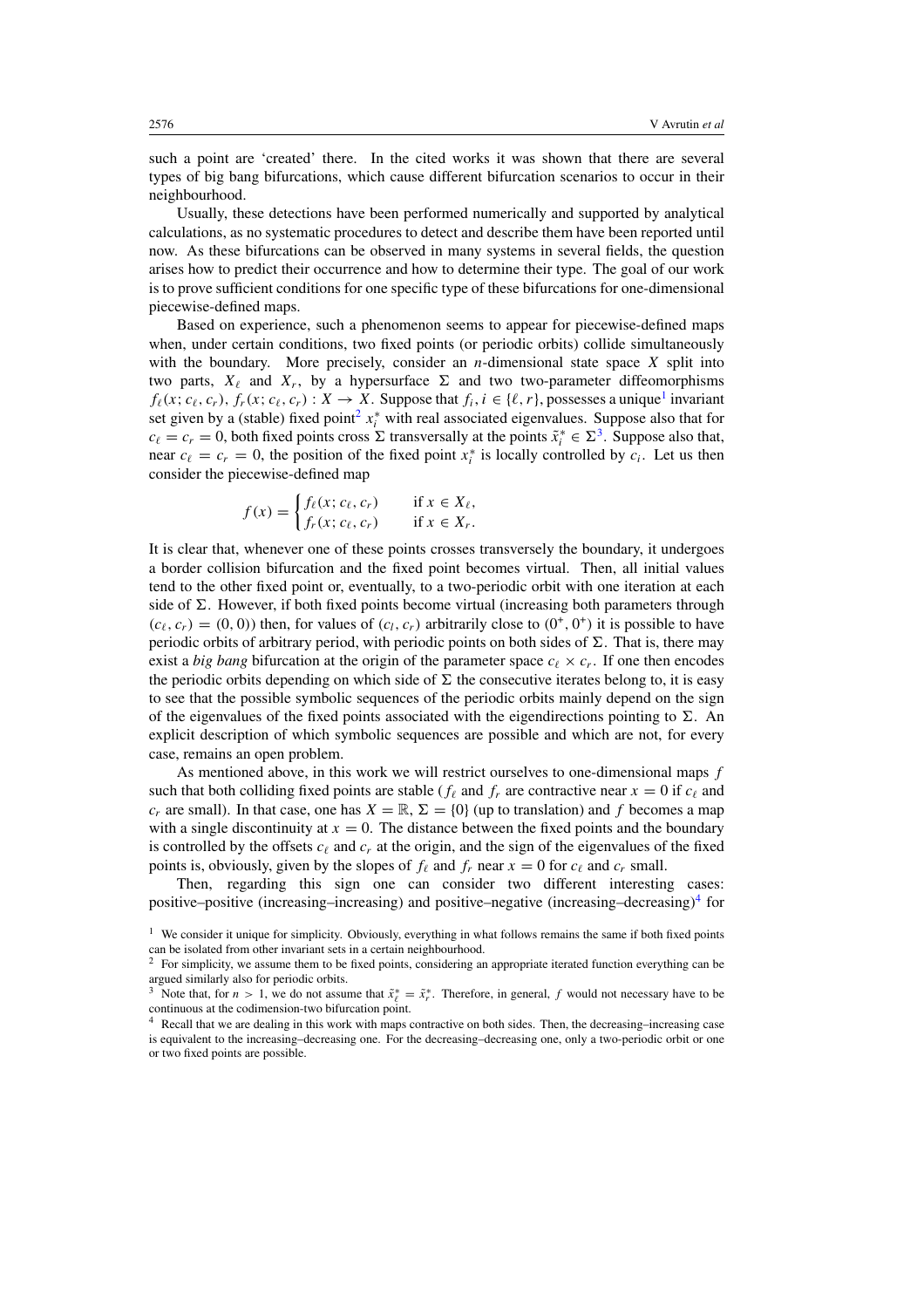which the bifurcation scenarios near the codimension-two bifurcation point are very different.

The bifurcation scenarios for these two cases were first studied using the offsets as a particular parametrization of a linear piecewise-defined map by Leonov in the late 1950s ([\[4\]](#page-24-0), see also [\[5\]](#page-24-0)). There, using direct computations, both scenarios were described, and have been later called *period adding* (increasing–increasing) and *period incrementing* (increasing– decreasing) [\[1\]](#page-24-0).

Later, it was shown that similar maps were obtained as first return maps of *n*-dimensional flows  $(n \geq 3)$  near a double homoclinic bifurcation. In this context, this type of (contracting) map has been intensively studied  $[6–15]$ , both near the codimension-two bifurcation point and far away from it.

For the contractive case, a first study of the codimension-two bifurcation point in a twodimensional parameter space was performed in [\[6\]](#page-24-0). It was there mentioned in a footnote that going through a certain region in this space one could find an infinite number of periodic (and also aperiodic) orbits and that this region shrinks infinitely to the origin of the parameter space, the big bang bifurcation point. One month later, it was stated in [\[7\]](#page-24-0) a first relation between the possible symbolic sequences of the periodic orbits near the codimension-two bifurcation point, their rotation numbers and their connection to the Farey numbers. This point was called *gluing bifurcation*, as the periodic orbits created there were obtained by 'gluing' other periodic orbits. This was finally proved in [\[8\]](#page-24-0) for a contraction ratio less than  $\frac{1}{2}$  and later in [\[16\]](#page-24-0) for the pure contracting case.

However, in none of these works was the sign of the eigenvalues considered and, therefore, no distinction between the different bifurcation scenarios was taken into account. This in fact represents the main difference between a gluing bifurcation and the codimension-two bifurcation point that, following [\[1\]](#page-24-0), we refer to here as the big bang bifurcation. While the last one is characterized by an infinite number of bifurcation curves issuing from the point thereby separating periodic orbits with arbitrarily large periods, the first one refers to the fact that two periodic orbits are glued, although maybe an infinite number of times through successive gluing. This implies, for example, that for the decreasing–decreasing case (see footnote [4\)](#page-2-0) a gluing bifurcation occurs creating a two-cycle, but is not a big bang bifurcation as the two colliding fixed points and the two-periodic orbit are the unique invariant objects that one can find near the codimension-two bifurcation point.

A long time after Leonov, in the context of the double homoclinic bifurcation, the scenario for the increasing–increasing case (period adding) was first described for a quadratic piecewisedefined map at the same time in [\[9,](#page-24-0) [13\]](#page-24-0), and later studied in more detail in [\[12,](#page-24-0) [14\]](#page-24-0) using direct computations for low periods and renormalization techniques. There, it was shown that the infinite number of periodic orbits emerging from the origin of the parameter space are created by 'gluing' them and adding their periods. More recent studies  $[1-3]$  have shown, using direct computations and numerical simulations, that this phenomenon seems to appear for other piecewise-defined maps.

On the other hand, very rigorous works [\[17–23\]](#page-24-0) also gave classification, properties and the sets of periods of the possible periodic orbits using kneading invariants. This was done for expansive increasing–increasing maps (also called Lorenz-like maps) for which an explicit list of the possible periodic orbits is still missing when a similar parametrization controlling the offsets is used.

The periodic orbits emerging from the origin of the parameter space for the increasing– decreasing case were first described also in  $[4] ([5])$  $[4] ([5])$  $[4] ([5])$  $[4] ([5])$  for a piecewise-linear map. The resulting bifurcation scenario was proven in [\[10\]](#page-24-0) for a particular parametrization of a contractive quadratic piecewise-defined map. This was achieved by collapsing the three-dimensional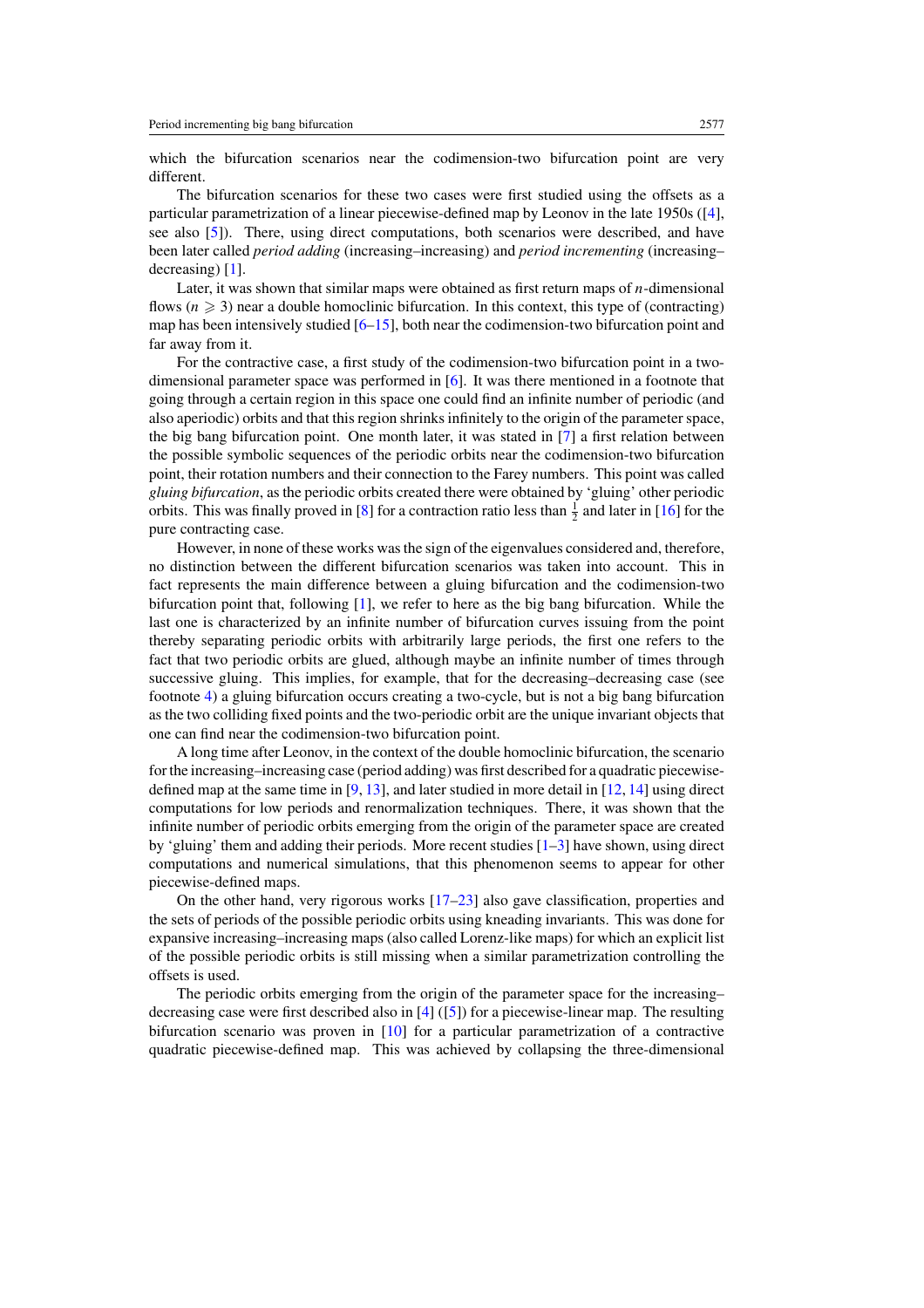flow undergoing the double homoclinic bifurcation to a two-dimensional branched template and using theory of knots and templates. This bifurcation scenario was named in [\[1\]](#page-24-0) as the *period incrementing* scenario when analysing a piecewise-linear map using the offsets as parameters, because the periods of the periodic orbits emerging at the origin of the parameter space are incremented by a constant value. This is precisely what we prove independent of the particular topology in our work through the result shown in corollary [1.](#page-14-0) Additionally we make it independent of particular parametrizations in theorem [2.](#page-7-0) There we show for a general piecewise-smooth one-dimensional map that, whenever two (stable) fixed points simultaneously collide with the boundary in such a way that the signs of the associated eigenvalues are different, then a big bang bifurcation of the period incrementing type takes place.

Note that this scenario is also included in the gluing bifurcation considered in [\[7\]](#page-24-0), as successive periodic orbits are created using always the same 'gluing orbit'. However, this leads to a much simpler bifurcation structure near the codimension-two bifurcation point than for the increasing–increasing case, in the sense the second scenario contents orbits that do not exist in the first one.

Although we assume in section [5](#page-17-0) the existence of a period adding big bang bifurcation for the increasing–increasing case, we emphasize that a similar rigorous result for this case as the one presented here has not been stated (nor proved) anywhere.

Also in [\[11\]](#page-24-0) one can find an accurate description of both scenarios together with the mechanisms that create the orbits. The objective there was to describe the bifurcation scenario for a homoclinic bifurcation of a flow with a single homoclinic orbit under the existence of what is called in [\[11\]](#page-24-0) a *generalized homoclinic orbit*. This leads the first return map near the saddle point studied in [\[11\]](#page-24-0) to be the one considered above, but with dependence only on a single parameter making these results valid only in a distance from the codimension-two bifurcation point. By understanding the flow as a small perturbation of one with two homoclinic orbits, it is argued in [\[11\]](#page-24-0) that this also holds near the codimension-two bifurcation point. However, by embedding the period incrementing scenario in its natural two-dimensional parameter space, we show this independently of the flow stating it in the context of non-smooth dynamics. Moreover, we also show that the situation described there occurs for periodic orbits with arbitrarily large periods. In addition, this allows us to relax the global contracting condition required in [\[11\]](#page-24-0) to be locally fulfilled.

This work is organized as follows. In section [2](#page-5-0) we state some notation and definitions and present our result. In section [3](#page-7-0) we prove this result for globally contracting maps for a concrete parametrization consisting on the offsets at the origin. After that, this result is extended in section [4.1](#page-13-0) (corollary [1\)](#page-14-0) to locally contracting ones near the boundary with the same parametrization. This can be proved directly but, for clarity, we prefer to do this intermediate step. In order to give details on how the bifurcations occur, we obtain in section [4.2](#page-14-0) a first-order approximation of the border collision bifurcation curves that emerge at the big bang bifurcation for this concrete parametrization. Finally, we prove theorem [2](#page-7-0) in section [4.3](#page-16-0) and make the result independent of concrete parametrizations, permitting the parameters not only to vary the position of the fixed points but also the topology of the map. As these two sections are mainly technical, we encourage the reader not interested in the proofs to skip them up to section [5.](#page-17-0) There, by two examples, we verify the predictions. In addition, we also verify the increasing–increasing case, and conjecture that, in those examples, the period adding big bifurcation is caused by an infinite tree of big bang bifurcations of the period incrementing type. We finally conclude in section [6](#page-22-0) with some remarks.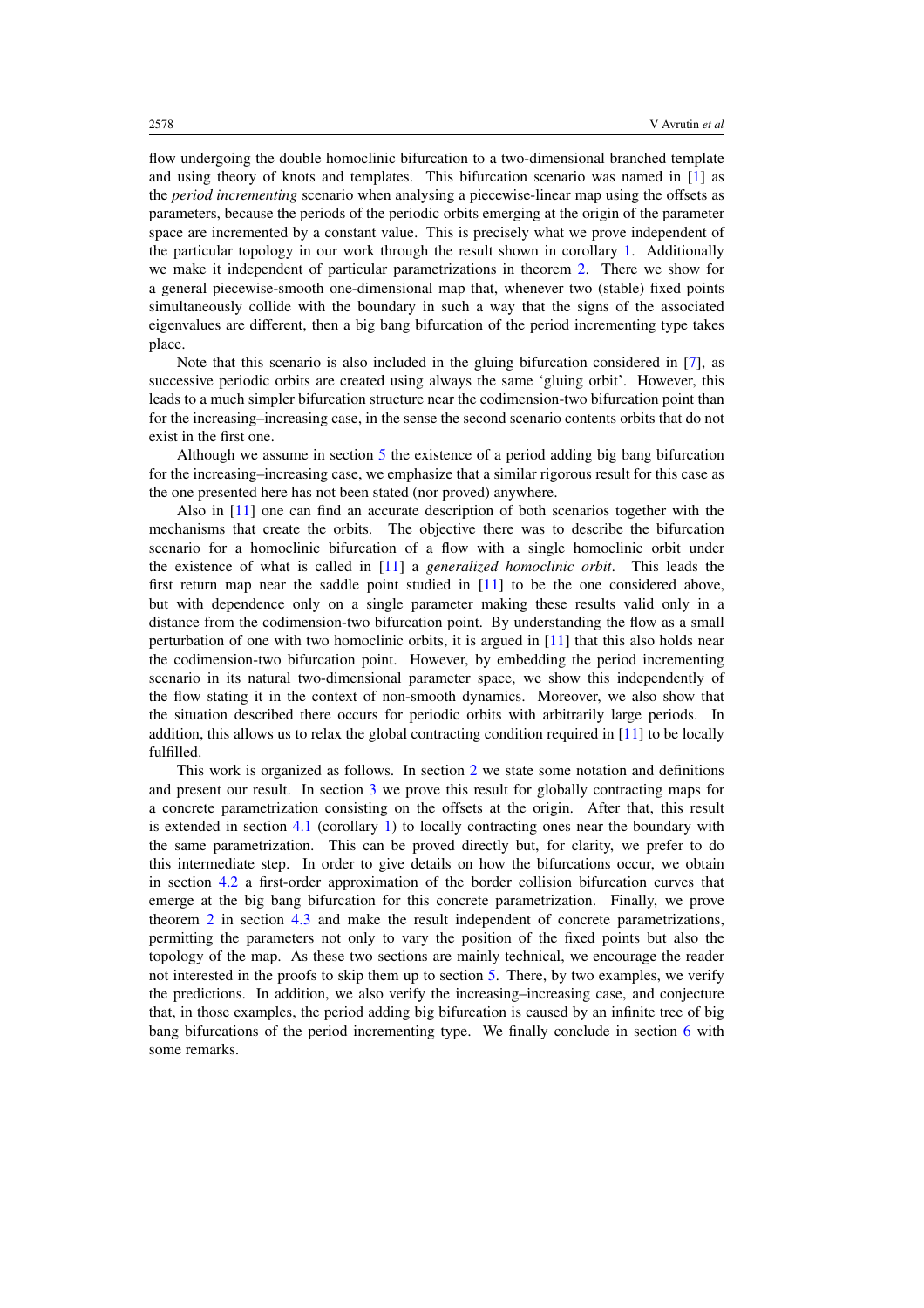## <span id="page-5-0"></span>**2. Definitions, properties and statement of the results**

Before restricting ourselves to the class of maps we are interested in, let us start with some standard definitions and properties of the symbolic dynamics which we are going to use in this work.

**Definition 1.** *Given a map*  $f : \mathbb{R} \to \mathbb{R}$  *and*  $x \in \mathbb{R}$ *, we define the symbolic representation of an orbit starting at x, also called the itinerary of x, as*  $I_f(x) \in \{L, \mathcal{R}\}^{\mathbb{N}}$ *, where* 

$$
I_f(x)(i) = \begin{cases} \mathcal{L} & \text{if } f^i(x) \leq 0, \\ \mathcal{R} & \text{if } f^i(x) > 0. \end{cases} \quad i \geq 0.
$$

**Definition 2.** If x belongs to a *n*-periodic orbit of a map f, then we will write  $I_f(x) = \theta$  :=  $(\theta, \theta, \ldots)$  *for some finite sequence*  $\theta$  *of length n consisting of symbols*  $\mathcal L$  *and*  $\mathcal R$ *.* 

**Definition 3.** Given the shift map  $\sigma$  defined as  $\sigma(\alpha_1, \alpha_2, \alpha_3, ...)$  =  $(\alpha_2, \alpha_3, ...)$  where *αi* ∈ {L*,* R}*, we will say that two n-periodic sequences, θ*<sup>1</sup> *and θ*2*, are shift-equivalent (or just equivalent),*  $\theta_1 \sim \theta_2$ , *if, and only if, there exists*  $0 \leq m \leq n$  *such that*  $\sigma^m(\theta_1) = \theta_2$ .

It is easy to see that the relation ∼ defines an equivalence class in the set of symbolic sequences.

**Definition 4.** We will say that a *n-periodic orbit*  $x_1, \ldots, x_n$  *of a map f is of type*  $\theta$  *if one has*  $I_f(x_i) \sim \underline{\theta}$ , with  $1 \leq i \leq n$  *and*  $\theta$  *a* finite sequence of length *n*. We will also call it a  $\theta$ -periodic *orbit.*

Let us now consider a two-parametric map  $f(x; c_{\ell}, c_r)$  of the form<sup>5</sup>

$$
f(x; c_{\ell}, c_r) = \begin{cases} c_{\ell} + g_{\ell}(x; c_{\ell}, c_r) =: f_{\ell}(x; c_{\ell}, c_r) & \text{if } x \leq 0, \\ -c_r + g_r(x; c_{\ell}, c_r) =: f_r(x; c_{\ell}, c_r) & \text{if } x > 0, \end{cases}
$$
(1)

such that

C.1 *g*<sub> $\ell$ </sub> and *g<sub>r</sub>* are  $C^{\infty}(\mathbb{R})$  functions such that for *i*, *j* ∈ { $\ell$ , *r*}

 $g_i(0; c_\ell, c_r) = 0$ 

and the limit

$$
\lim_{x\to 0}\frac{g_i(x; c_\ell, c_r)}{g_i(x; 0, 0)}
$$

exists,

C.2 there exists  $\varepsilon_{\ell} > 0$  such that  $0 < g'_{\ell}(x; c_{\ell}, c_r) < 1 \ \forall x \in (-\varepsilon_{\ell}, 0)$  if  $0 \leq c_{\ell}, c_r \ll 1$ , C.3 there exists  $\varepsilon_r > 0$  such that  $-1 < g'_r(x; c_\ell, c_r) < 0 \forall x \in (0, \varepsilon_r)$  if  $0 \leq c_\ell, c_r \ll 1$ ,

where

$$
g'(x; c_{\ell}, c_r) = \frac{\partial g(x; c_{\ell}, c_r)}{\partial x}.
$$

Note that conditions C.2 and C.3 allow  $g_i(x; c_\ell, c_r)$  to have zero slope at  $x = 0$ .

Note also that if  $-1 \ll c_{\ell}, c_{r} < 0$  then the map has two fixed points, one at every side of  $x = 0$  (see figure [1\)](#page-6-0). Due to C.2 and C.3, both fixed points are attracting and, therefore, all orbits with sufficiently small initial conditions will be attracted to one of them, depending on the sign of the initial condition. If one of the parameters  $c_f$ ,  $c_r$  becomes positive, the corresponding fixed point disappears (becomes virtual through a border collision bifurcation) and all those orbits will be attracted to the other fixed point. However, if both parameters are

<sup>&</sup>lt;sup>5</sup> We will also avoid writing the dependence on the parameters explicitly and we will refer to it just as  $f(x)$  or  $f$ .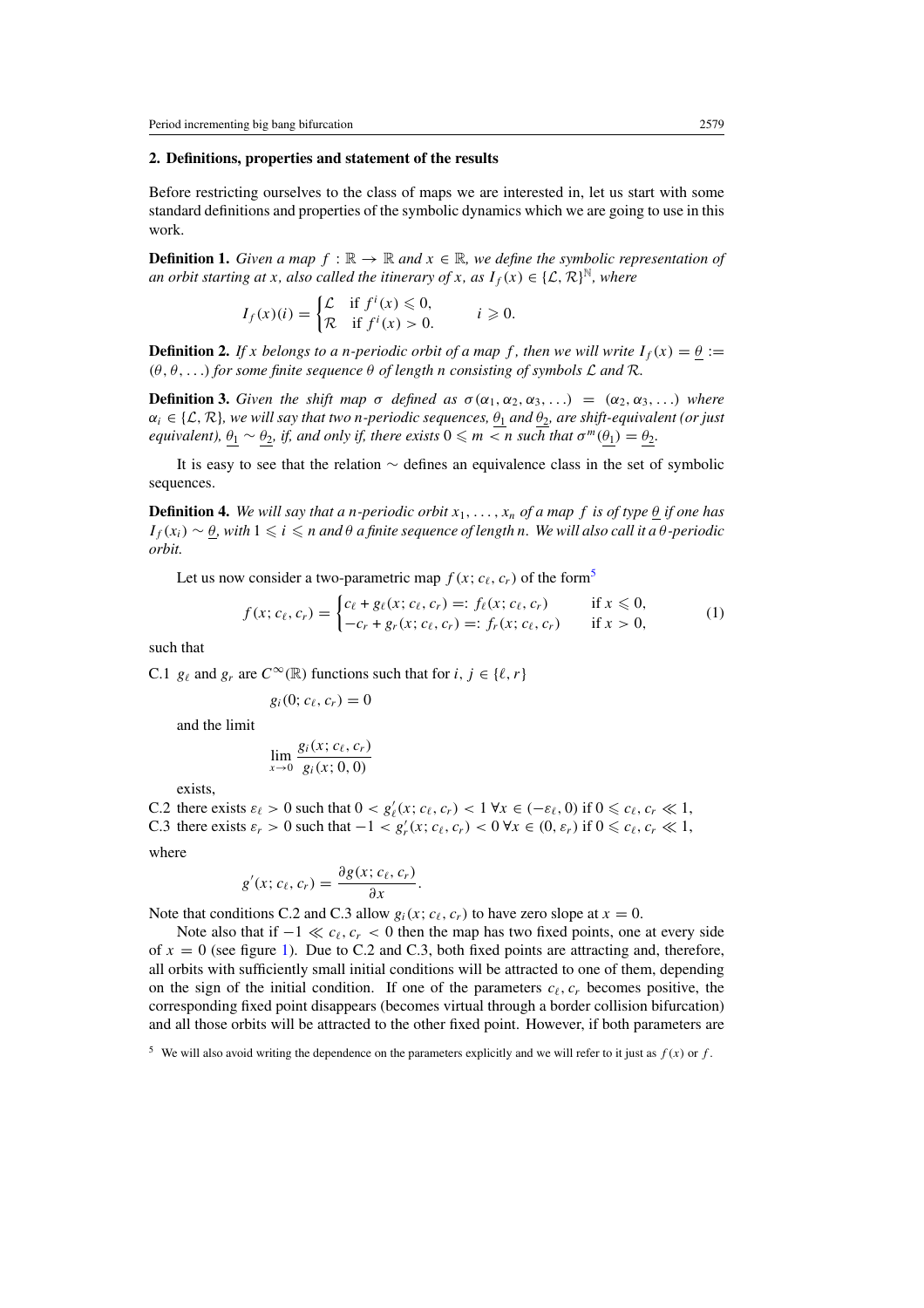<span id="page-6-0"></span>

**Figure 1.** Influence of the parameters  $c_{\ell}, c_r$  on a map as defined in [\(2\)](#page-7-0). (*a*)  $c_{\ell}, c_r < 0$ , (*b*)  $c_{\ell} = c_r = 0$  and (*c*)  $c_{\ell}, c_r > 0$ .

positive but small enough, both fixed points disappear (are virtual) and the orbits starting near the origin stay forever near the origin jumping from one side of  $x = 0$  to the other one. The possible asymptotic behaviours of these orbits is precisely what our result describes, which is reflected in the next

**Theorem 1.** Let f be a map of type [\(1\)](#page-5-0) fulfilling conditions C.1–C.3. Then, there exists  $\varepsilon_0 > 0$ *such that, for every*  $n > 0$  *and every*  $\varepsilon_0 > \varepsilon > 0$ *,* 

- *(a) There exist two curves*<sup>6</sup> *in parameter space*  $c_{\ell} \times c_r$ ,  $\xi_{\mathcal{RL}^{-1}}^d(c_{\ell})$  *and*  $\xi_{\mathcal{RL}^{-m}}^c(c_{\ell})$ , *passing through the origin, such that for every*  $0 < c_{\ell} < \varepsilon$  with  $\xi_{\mathcal{R} \mathcal{L}^{n-1}}^d(c_{\ell}) < c_r < \xi_{\mathcal{R} \mathcal{L}^{n+1}}^c(c_{\ell}),$ *there exists a unique periodic orbit, which is stable and of type* RL*n.*
- *(b) For every*  $0 < c_{\ell} < \varepsilon$ ,  $\xi_{\mathcal{R} \mathcal{L}^{n+1}}^c(c_{\ell}) < c_r < \xi_{\mathcal{R} \mathcal{L}^n}^d(c_{\ell})$ , there coexist two periodic orbits, *which are stable and of type*  $\mathcal{RL}^n$  *and*  $\mathcal{RL}^{n+1}$ *.*

*Moreover, for*  $(c_{\ell}, c_r) = (0, 0)$  *there exists an open set containing the origin where the unique invariant object is the stable fixed point*  $x = 0$ *.* 

This means that, when considering the parameter space  $c_{\ell} \times c_r \simeq \mathbb{R}^2$ , there exists an infinite number of border collision bifurcation curves,  $\xi_{\mathcal{RL}^n}^{d,c}$ , emerging from the origin, separating all the possible dynamics that one can find near  $x = 0$ . These curves are ordered anti-clockwise as follows (see also figure  $7(b)$  $7(b)$  for a graphical explanation). Given  $n \ge 1$ , one first finds a curve where an  $\underline{\mathcal{RL}}^n$ -periodic orbit is created through a border collision,  $\xi^c_{\mathcal{RL}^n}$ , and coexists with another of type  $\underline{\mathcal{RL}}^{n-1}$  until one finds the curve  $\xi_{\mathcal{RL}}^d$  where the  $\underline{\mathcal{RL}}^{n-1}$  orbit is destroyed. After that, only the  $\mathcal{RL}^n$ -periodic orbit exists until the next border collision bifurcation occurs at the curve  $\xi_{\mathcal{R}L^{n+1}}^c$  where a periodic orbit of type  $\underline{\mathcal{R}L^{n+1}}$  is created. From there on, both orbits coexist until the  $\mathcal{RL}^n$ -periodic orbit is destroyed at  $\xi^d_{\mathcal{RL}^n}$ . This is repeated for all *n* ad infinitum starting with the curve  $\xi_{\mathcal{RL}}^c$ , which is located in the 4th quadrant, and followed by the curve  $\xi_{\mathcal{R}}^d$ , which is the (positive) horizontal axis. Note that, following this point of view, the curve  $\xi_p^c$  $R$  is in fact the negative horizontal axis. All other border collision bifurcation curves mentioned above are located in the first quadrant and accumulate at the vertical axis. Details on how these bifurcation curves are obtained will be given in section [4.2](#page-14-0) for the case that the functions  $g_{\ell}$ and  $g_r$  do not depend on the parameters  $c_\ell$ ,  $c_r$ . As already stated in theorem 1, all the dynamics described above disappear exactly at the origin of the parameter space, where only a stable fixed point exists.

<sup>6</sup> The meaning of the upper indices *d* and *c* refer to 'creation' and 'destruction' of the corresponding periodic orbits. These terms of course depend on the point of view that one uses to observe the bifurcation scenario. We choose here to describe the bifurcation curves in the anti-clockwise order.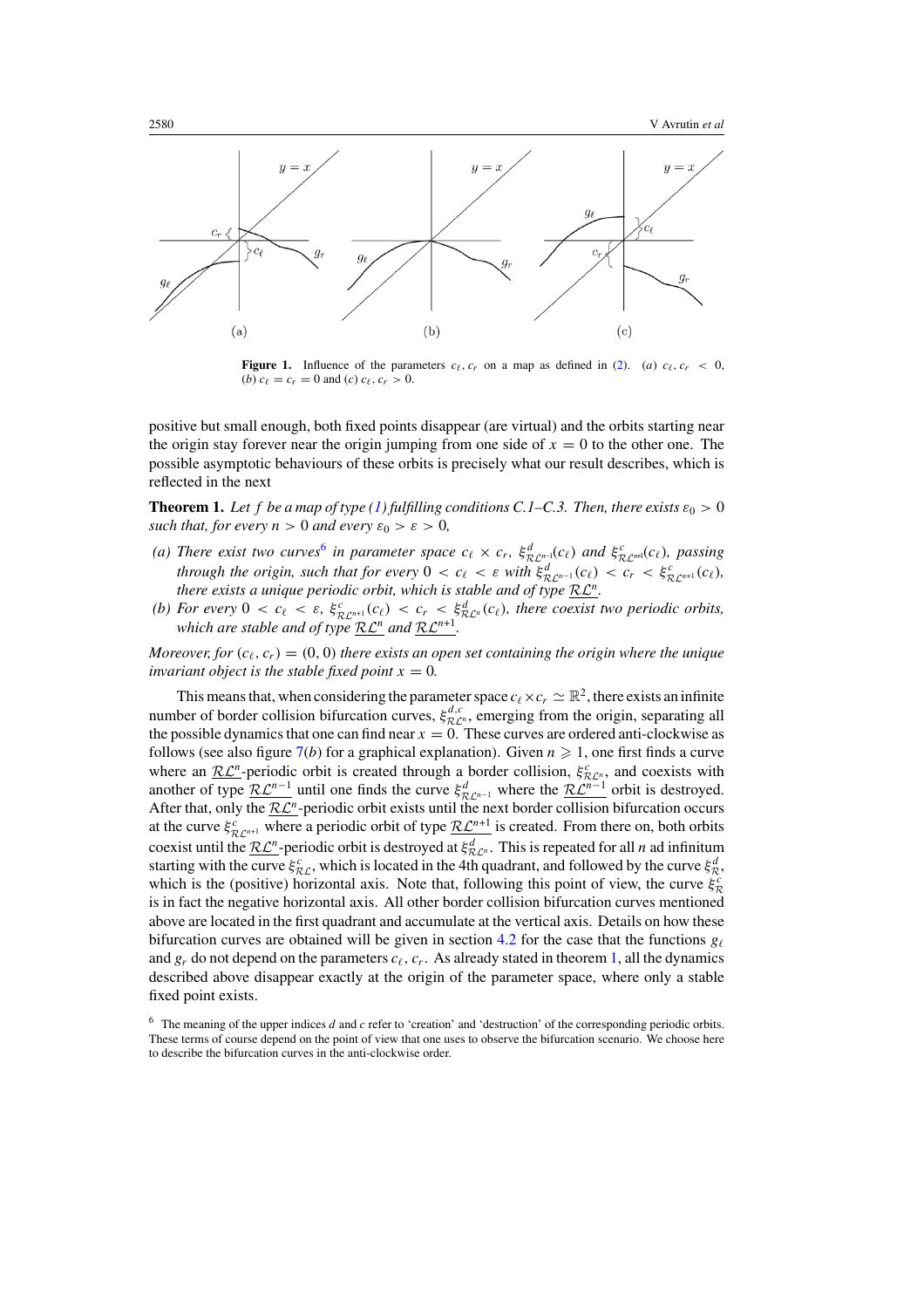<span id="page-7-0"></span>Obviously, if one interchanges  $\ell$  by r in conditions C.2 and C.3 (decreasing–increasing case) and  $\mathcal L$  by  $\mathcal R$  everything above holds. That is, periodic orbits of type  $\mathcal R\mathcal L^n$  become periodic orbits of type LR*n*.

Regarding what has been said in the introduction, we will refer to the point  $(c_f, c_r) = (0, 0)$ as a *big bang* bifurcation. In particular, for the situation described above one has the following

**Definition 5.** *Let B be a point in a two-dimensional parameter space such that the bifurcation scenario along the boundary of an arbitrary small neighbourhood of B is equivalent to the one described in theorem [1](#page-6-0) for the origin. Then we will say that there exists a big bang bifurcation of period incrementing type in B.*

Then one can formulate theorem [1](#page-6-0) in a more compact form as

**Theorem 2.** *For a map of type [\(1\)](#page-5-0) which satisfies conditions C.1–C.3, the origin of the parameter space*  $c_r \times c_\ell$  *represents a big bang bifurcation point of the period incrementing type.*

## **3. Increasing–decreasing globally contracting maps**

As already mentioned in the introduction, in this section we will prove theorem 2 hardening conditions C.1–C.3. On the one hand, we will assume  $g_i$  to be globally contracting and not only near  $x = 0$ . In addition, we will omit the dependence of  $g_i$  on the parameters. Then, in section [4.1](#page-13-0) using a simple result (lemma [8\)](#page-14-0) we will see that theorem 2 also holds under these assumptions (corollary [1\)](#page-14-0). Finally, using a perturbation argument, we will prove theorem 2 for conditions C.1–C.3.

Before going into details, let us state the strategy that we are going to follow. In order to show that only  $\mathcal{RL}^n$ -periodic orbits are possible for  $c_\ell, c_r > 0$ , we will show that other type of periodic orbits cannot exist (lemmas 1, [2](#page-8-0) and [3\)](#page-8-0). This permits us, using the map  $f_{\ell}^{n}(f_{r})$ , to show in lemma [6](#page-11-0) that only a periodic orbit of type  $\underline{\mathcal{RL}}^{n}$  can exist for some *n*. After that, considering the sequence of preimages of 0 under the action of  $f_\ell$ , we will see that RL*<sup>n</sup>*-periodic orbits exist for every *<sup>n</sup>* (lemma [7\)](#page-12-0), that they are created and destroyed via border collision bifurcations and that at most two of them can coexist (lemma [5\)](#page-10-0).

Let us consider a map as defined in [\(1\)](#page-5-0) but relaxing the dependence on the parameters

$$
f(x; c_{\ell}, c_r) = \begin{cases} c_{\ell} + g_{\ell}(x) =: f_{\ell}(x; c_{\ell}) & \text{if } x \leq 0, \\ -c_r + g_r(x) =: f_r(x; c_r) & \text{if } x > 0, \end{cases}
$$
(2)

such that

C.1'  $g_{\ell}(x)$  and  $g_r(x)$  are  $C^{\infty}(\mathbb{R})$  functions such that  $g_r(0) = g_{\ell}(0) = 0$ C.2'  $0 < g'_{\ell}(x) < 1$  if  $x < 0$  $C.3' -1 < g'_r(x) < 0$  if  $x > 0$ C.4'  $\lim_{x\to\pm\infty} f(x; c_\ell, c_r) = -\infty$ .

We start the proofs of these results with the following lemma.

**Lemma 1.** *Given*  $\theta = I_f(x)$  *with f* as defined in (2) fulfilling conditions C.1'–C.4', if  $I_f(x)(i) = \mathcal{R}$  and  $c_r > 0$  then  $I_f(x)(i + 1) = \mathcal{L}$ . That is, no consecutive  $\mathcal{R}$ 's are possible *in θ.*

**Proof.** Obvious, as  $(0, ∞)$  is mapped into  $(−∞, 0)$ .  $□$ 

**Remark 1.** Note that the previous lemma does not need  $I_f(x)$  to be a periodic sequence.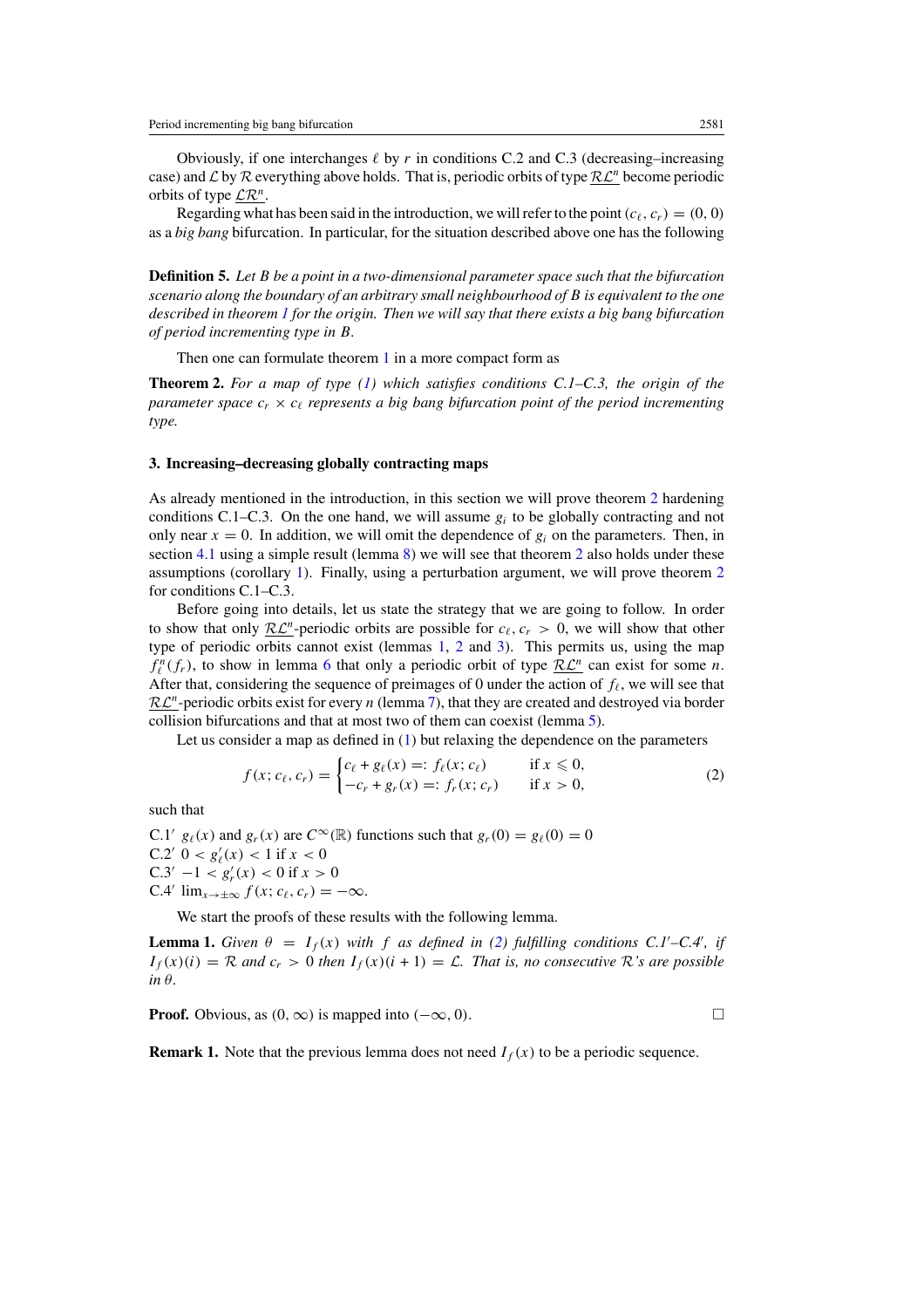<span id="page-8-0"></span>

**Figure 2.** 'Trapped' orbit.

Lemma [1](#page-7-0) obviously prohibits  $\mathcal{R}^n$ -periodic orbits to exist. Although two consecutives  $\mathcal{L}^s$ s are possible,  $\mathcal{L}^n$ -periodic orbits are not, as the next result shows.

**Lemma 2.** *If x belongs to a periodic orbit of a map f as defined in [\(2\)](#page-7-0) fulfilling conditions C.1'* $-C.4'$ *, then, if*  $c_{\ell} > 0$  *there exists an i such that*  $I_f(x)(i) = R$ *.* 

**Proof.** If  $x > 0$ , then one has  $I_f(x)(0) = \mathcal{R}$ . Otherwise, as  $f_\ell$  is monotonically increasing with slope less than one and  $f_{\ell}(0) > 0$ , further iterates of *x* under the action of  $f_{\ell}$  will necessarily reach the positive domain.

As a next step we show now that the word  $\mathcal{RL}^n\mathcal{RL}^n$  cannot be contained in any periodic orbit. It is worth emphasizing that with such a word, we obviously refer here (and in the following) to the compact representation, that is, it has to be followed by an  $\mathcal{R}$ , because a successive  $\mathcal L$  would lead to the word  $\mathcal{R}\mathcal{L}^n\mathcal{R}\mathcal{L}^{n+1}$ . This result is shown in the next lemma based on a similar one presented in [\[10\]](#page-24-0). It is stated there, using geometrical arguments in the Lorenz template, that similar orbits are not possible for a three-dimensional flow undergoing a homoclinic bifurcation of the single twisted butterfly type. By contrast, we will use here only the nature of the map to prove it.

**Lemma 3.** If f is of type [\(2\)](#page-7-0) with  $c_{\ell}$ ,  $c_r > 0$ , holding C.1'–C.4', and there exists  $x_1$  such that  $I_f(x_1) = \underline{\theta}$ , then the word  $\mathcal{R} \mathcal{L}^n \mathcal{R} \mathcal{L}^n$  cannot be contained in  $\theta$ .

**Proof.** Let us suppose that there exists  $x_1$  such that  $I_f(x_1) = \theta$  with  $\theta = \mathcal{R} \mathcal{L}^n \mathcal{R} \mathcal{L}^n \theta_2$  for some finite word  $\theta_2$ . Note that using the relation  $\sim$  one can consider that  $\theta$  is given in this form. Let us write this periodic orbit as

$$
\underbrace{x_1, y_1^1, y_1^2, \dots, y_1^n, x_2, y_2^1, y_2^2, \dots, y_2^n}_{\mathcal{R} \mathcal{L}^n \mathcal{R} \mathcal{L}^n}, \underbrace{x_3, \dots, x_1, \dots,}_{\theta_2}, \dots,
$$

where  $x_i > 0$  and  $y_i^j < 0$  (see figure 2). Let us also assume that  $x_1 < x_2$  (otherwise the same argument can be performed with the points  $x_2$  and  $x_3$ ) and let us iterate the whole interval  $[x_1, x_2]$ . As  $f_r$  is decreasing and  $c_r > 0$ ,  $f_r([x_1, x_2]) = [y_2^1, y_1^1]$  with  $f_r(x_2) = y_2^1 < f_r(x_1) = y_1^1 < 0$ , the interval is twisted. Moreover, as  $f_r$  and  $f_\ell$  are, respectively, decreasing and increasing contracting functions, we have

$$
\mu([x_1, x_2]) > \mu([y_2^1, y_1^1]) > \mu([y_2^2, y_1^2]) > \cdots > \mu([y_2^n, y_1^n]) > \mu([x_3, x_2]),
$$

where  $\mu([a, b]) = |b - a|$  is the length of the interval [a, b].

Now, as  $f_{\ell}$  preserves orientation and the length of [ $x_1, x_2$ ] is decreased,  $x_3 \in (x_1, x_2)$  and therefore  $y_3^1 = f_r(x_3)$  needs also *n* iterations to return to the right side.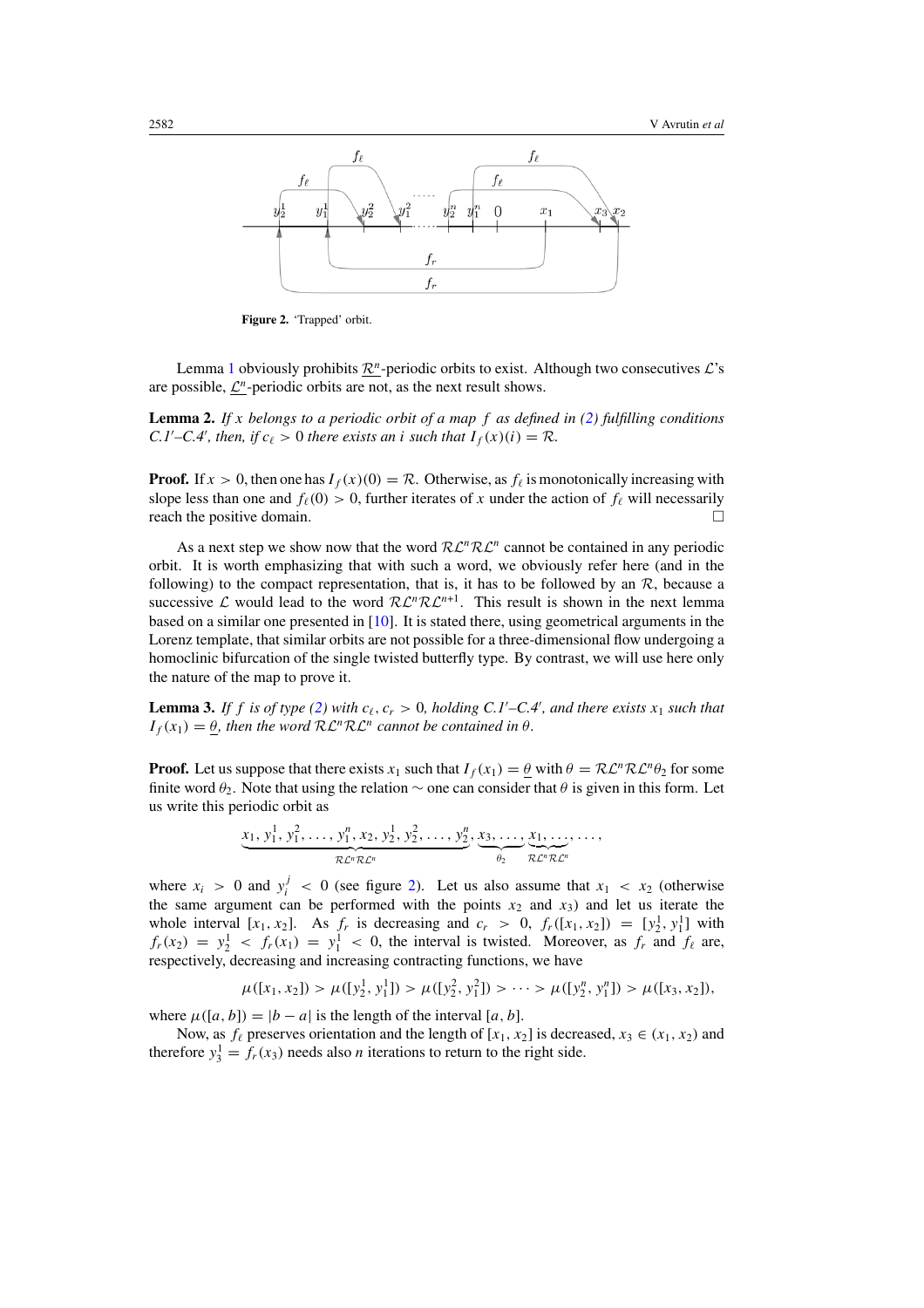<span id="page-9-0"></span>Repeating the same argument with  $[x_3, x_2]$ , one has that  $f_l^n(y_3^1) = x_4 \in (x_3, x_2)$ . Iterating the argument, the orbit of  $x_1$  will be 'trapped' in  $(x_3, x_2)$  and will never reach  $x_1$  again, so it cannot be periodic.

**Remark 2.** Note that it is crucial in the last proof that both points  $x_1$  and  $x_2$  return to the right domain  $(0, \infty)$  after exactly the same number *n* of iterations under the action of  $f_\ell$ . That is, the interval  $f^m([x_1, x_2])$  remains connected for all *m*.

Before considering periodic sequences containing the word  $\mathcal{RL}^n\mathcal{RL}^m$  with  $n \neq m$ , let us state some properties and definitions of maps of type [\(2\)](#page-7-0) fulfilling conditions C.1'-C.4'.

We first note that the left branch  $f_\ell$  reaches its maximum value at  $x = 0$  ( $f_\ell(0) = c_\ell > 0$ ) and, therefore, when a point  $y < 0$  is re-injected into the right domain by  $f_{\ell}$  it has to be necessarily in  $(0, c_{\ell})$ . On the other hand, as  $f_r$  is monotonically decreasing, every point  $x \in (0, c_\ell]$  will be injected into the left domain in the interval [*ν*, 0], where  $v = f_r(c_\ell) < 0$ . Hence, the interval [*v*,  $c_\ell$ ] acts as an 'absorbing' interval as all orbits starting at any point  $x \in \mathbb{R}$ will reach it after some number of iterations and will never leave it. Therefore we have the following lemma.

**Lemma 4.** Let  $f(x)$  be a map of type [\(2\)](#page-7-0) which fulfils conditions C.1'–C.4' and let  $v = f_r(c_\ell)$ . *For every*  $x \in \mathbb{R}$  *there exists an*  $m_0$  *such that*  $f^m(x) \in [v, c_\ell] \forall m \geq m_0$ *. Therefore, the map f can be considered as a map on the interval* [*ν, c*]*:*

$$
f:[v,c_{\ell}]\to[v,c_{\ell}]
$$

**Remark 3.** Note that this global reduction is true as the functions  $g_\ell/g_r$  are globally increasing/decreasing and contractive (C.1'-C.4'). In the next section, where conditions C.1'-C.4 are going to be relaxed, this reduction will be valid only locally.

Let us now consider the sequences  $\{a_n\}$  and  $\{b_n\}$  formed, respectively, by the preimages of 0 by the left branch and by the preimages of these preimages by the right branch

$$
a_0 = 0, \quad a_n = f_{\ell}^{-1}(a_{n-1}) \quad \text{with } n > 0,
$$
\n(3)

$$
b_n = f_r^{-1}(a_n) \qquad \text{with } n \geq n_0,\tag{4}
$$

with some  $n_0$  as explained below (see figure [3\)](#page-10-0). Note that, as  $f_\ell$  is a monotonically increasing function, if  $c_{\ell} > 0$  the sequence  $\{a_n\}$  verifies  $a_{n+1} < a_n \leq 0 \forall n \geq 0$ .<sup>7</sup> Although the preimages of 0 by the left branch  $(a_n)$  exist  $\forall n, b_n$  is defined for  $n \geq n_0$  where  $n_0$  is such that  $a_{n_0} \leqslant -c_r < a_{n_0-1}.$ 

Due to the contractiveness of both functions  $f_\ell$  and  $f_r$ , the following inequalities hold

$$
\frac{\mu([a_{n+1}, a_n])}{\mu([a_n, a_{n-1}])} > 1, \qquad n > 0,
$$
\n
$$
\frac{\mu([b_n, b_{n+1}])}{\mu([b_{n-1}, b_n])} > 1, \qquad n > n_0.
$$
\n(5)

The sequence {*an*} defined in equation (3) splits the interval *(*−∞*,* 0] into sub-intervals of the form  $(a_{n+1}, a_n)$  (see figure [3\)](#page-10-0) such that  $\forall y \in (a_{n+1}, a_n]$  the number of iterations needed for *y* to return to the right domain is exactly  $n + 1$ . On the other hand, the intervals  $(0, b_{n_0})$  and  $[b_n, b_{n+1}]$  with  $n \ge n_0$ , form a partition of  $(0, \infty)$ , such that  $\forall x \in [b_n, b_{n+1}]$  the point  $f_r(x)$ needs exactly  $n + 1$  iterations by  $f_\ell$  to return to the positive domain.

For a fixed value  $(c_{\ell}, c_r) \in \mathbb{R}^+ \times \mathbb{R}^+$ , the number of iterations that a periodic orbit can perform in the negative domain is determined by the number of elements of the sequence  ${b_n}$ 

<sup>7</sup> Note that  $f^{0}(0) = 0$  as the function  $f^{0}(x)$  is the identity.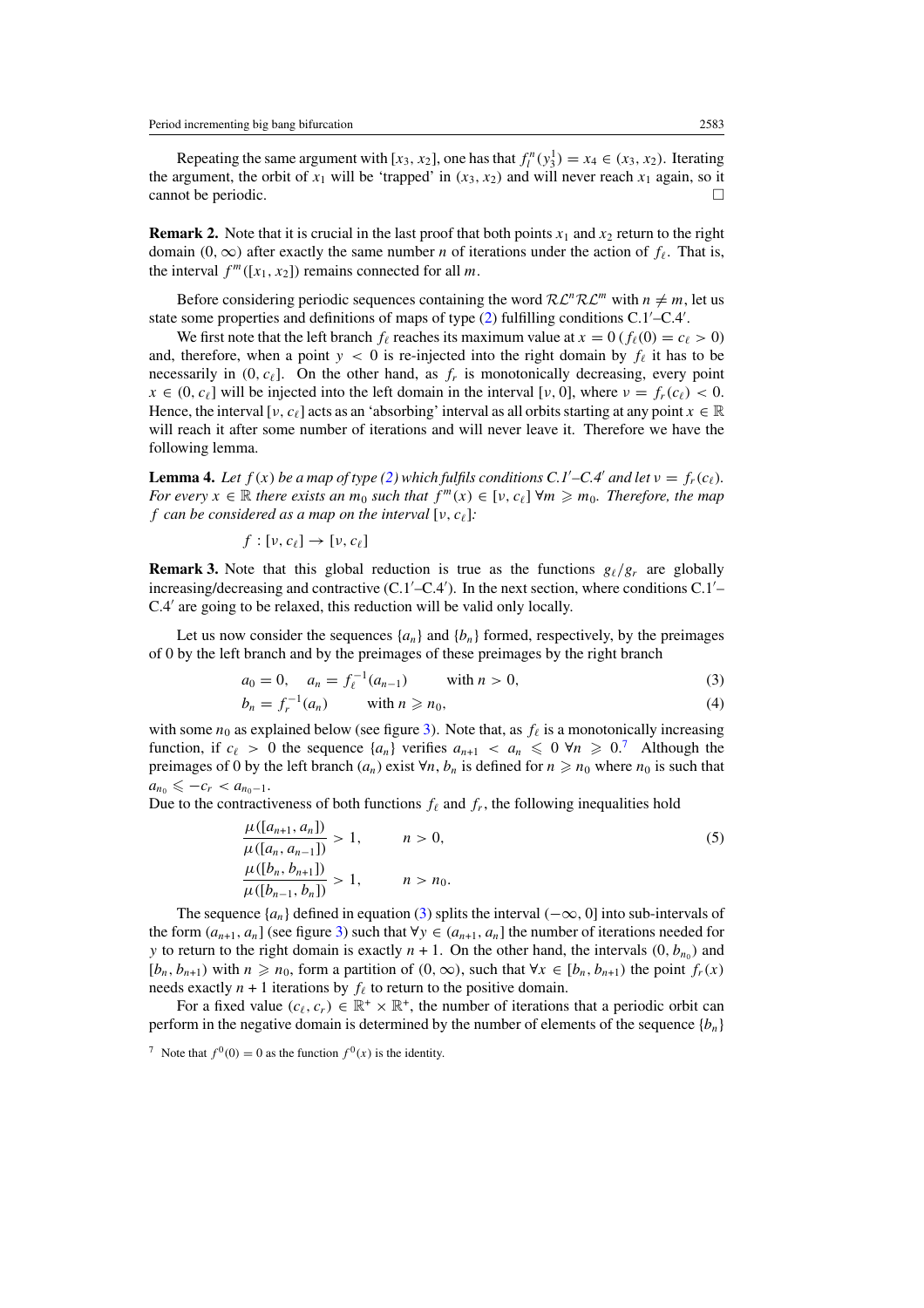<span id="page-10-0"></span>

**Figure 3.** Definition of the sequences  $\{a_n\}$  and  $\{b_n\}$ . The dotted box corresponds to the absorbing interval.



**Figure 4.** Backward and forward iterates of  $(0, c_{\ell}]$ .  $f_r((0, c_{\ell}))$  (dark segment) is smaller than *f*<sub> $\ell$ </sub><sup>−*n*</sup>((0*, c*<sub> $\ell$ </sub>]) ∀*n*. Therefore, at most one *a<sub>j</sub>* can be reached by *f<sub>r</sub>*((0*, c*<sub> $\ell$ </sub>]).

contained in the absorbing interval [ $\nu$ ,  $c_{\ell}$ ]. For example if  $b_2$  and  $b_3$  would be contained in the absorbing interval [*v*, *c*<sub>l</sub>], then the number of iterations of a periodic orbit can be two, three or four. However, as the next result shows, at most one element of the sequence  $\{b_n\}$  can be contained in the absorbing interval [*ν, c*].

**Lemma 5.** *If f is a map of type [\(2\)](#page-7-0) fulfilling conditions C.1 –C.4 , then there exists at most one*  $a_j$  (equiv.  $b_j$ ) such that  $a_j \in f_r((0, c_\ell])$  (equiv.  $b_j \in (0, c_\ell]$ ).

**Proof.** Recalling that  $c_{\ell} = f_{\ell}(0)$ , one has (see figure 4)

$$
[a_{n+1}, a_n] = f_{\ell}^{-1}([a_n, a_{n-1}]),
$$
  

$$
[a_1, 0] = f_{\ell}^{-1}([0, c_{\ell}]).
$$

Using the property shown in equation  $(5)$  one has

$$
\mu([0, c_{\ell}]) < \mu([a_{n+1}, a_n]) \qquad \forall n,
$$

and since  $f_r$  is a contractive function one obtains

$$
\mu(f_r((0,c_\ell]) < \mu([a_{n+1},a_n]) \qquad \forall n.
$$

Therefore, at most one  $a_n$  can be located in  $f((0, c_\ell])$ .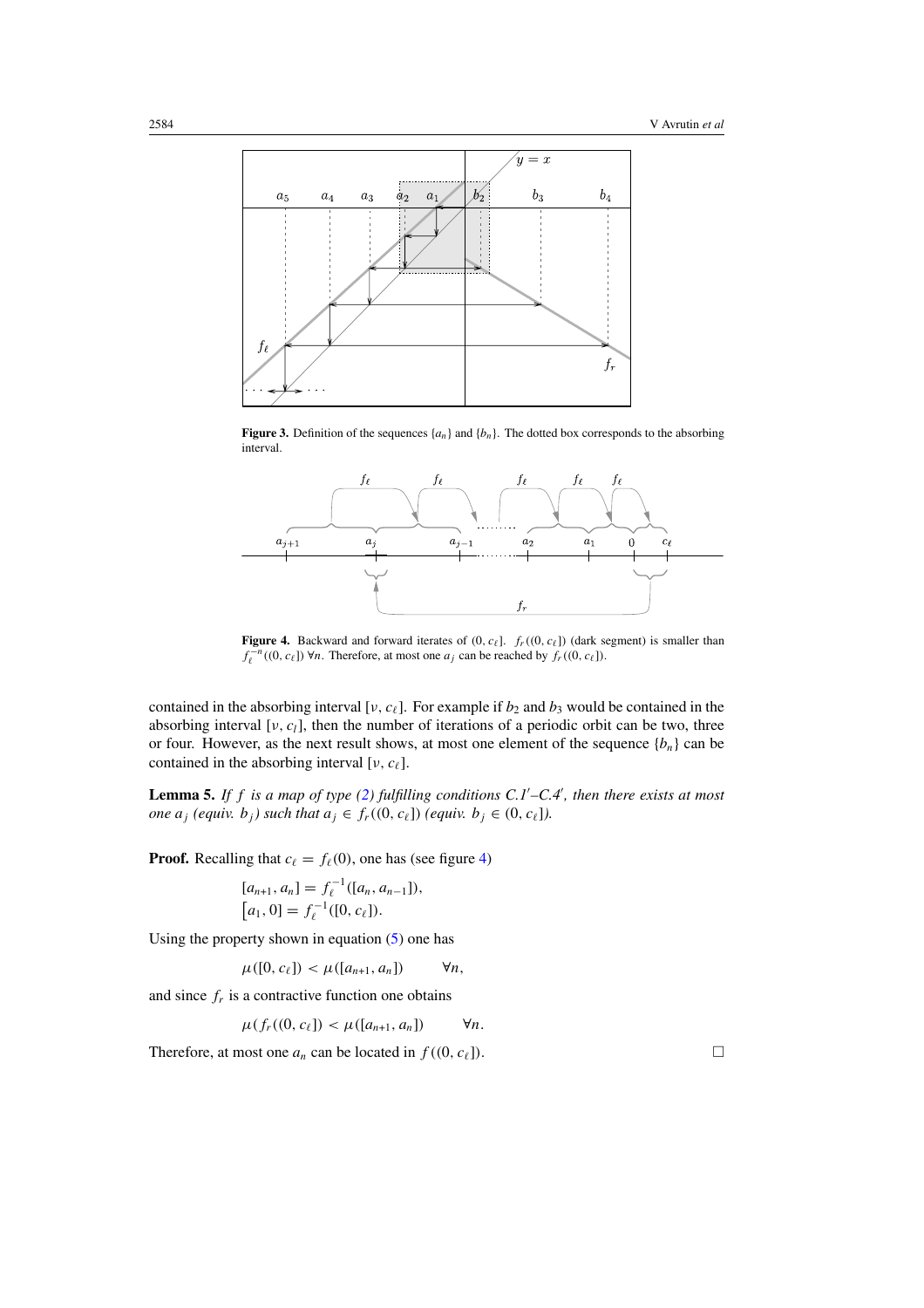<span id="page-11-0"></span>

**Figure 5.** The interval  $f_r((0, c_\ell))$  is split when it returns to the right domain.

For a fixed *j*, the uniqueness of such a  $b_j$  (in the case of existence) in the last lemma implies that the periodic sequences of a map under the considered conditions can be either  $\mathcal{RL}^{j}$ ,  $\mathcal{RL}^{j+1}$  or sequences containing these two words only. However, what we want to show is that the last case is not possible and in fact the only admissible periodic sequences are exactly  $RL<sup>j</sup>$  and  $RL<sup>j+1</sup>$ . Therefore, let us consider the two only possible cases: for a certain *j*, either *(*0*, c<sub>ℓ</sub>*] ⊂  $(b_j, b_{j+1})$  (which means  $b_j = 0$  or  $b_j \notin [0, c_{\ell}]$ ) or  $(0, c_{\ell}] = (0, b_j) \cup [b_j, c_{\ell}]$  (which means  $b_i \in (0, c_\ell]$ ) ( $c_\ell < b_{i+1}$ ), which is the case shown in figure [3.](#page-10-0)

In the first case, as the periodic orbits have to be contained in the interval [ $\nu, c_{\ell}$ ], they always need the same number of iterations on the negative domain and the result comes from lemmas [1,](#page-7-0) [2](#page-8-0) and [3.](#page-8-0)

In the second case, we have to show that if a periodic orbit reaches  $(0, b<sub>i</sub>)$  it cannot reach  $[b_i, c_\ell]$  and vice versa, that is, once an orbit enters the absorbing interval [*v*,  $c_\ell$ ], the number of iterations needed to return to the positive domain is preserved and is either  $j$  or  $j + 1$ . Both cases are included in the following lemma.

**Lemma 6.** Let *f* be a map as defined in [\(2\)](#page-7-0) fulfilling conditions C.1'–C.4'. If  $x \in \mathbb{R}$  belongs *to a periodic orbit of f then there exists*  $n > 0$  *such that*  $I_f(x) = \mathcal{RL}^n$  *up to shift-equivalence.* 

**Proof.** If  $\nexists a_j \in f_r((0, c_\ell])$ , then  $f_r((0, c_\ell]) \subset (a_n, a_{n-1})$  for some *n* and

$$
f_{\ell}^n(f_r(0, c_{\ell}]) \subset (0, c_{\ell}].
$$

Due to the contractiveness, the map  $f_{\ell}^n f_r(x)$  has a fixed point and  $f$  an  $\underline{\mathcal{L}^n \mathcal{R}}$ -periodic orbit. By lemmas [1,](#page-7-0) [2](#page-8-0) and [3,](#page-8-0) it is the unique one.

Now let us suppose that there exists  $a_i \in f_r((0, c_\ell])$  which, by lemma [5,](#page-10-0) must be unique. We also have a unique  $b_i \in (0, c_\ell]$ . As  $f_r$  is monotonically decreasing and thus the interval  $(0, c_{\ell})$  is inverted, we can write

$$
f_r((0, c_\ell]) = [\nu, a_j + \delta)
$$

for some  $\delta > 0$ .

As  $f_{\ell}$  is continuous in  $(-\infty, 0]$  and  $f_{\ell}(a_n) = a_{n-1} \forall n > 1$ , the interval  $f_{\ell}^n([v, a_j + \delta))$ remains connected and contains  $a_{j-n}$  for  $n = 1, \ldots, j$  (see figure 5). For  $n = j$ , the interval contains 0 and therefore it contains positive and negative points. The positive ones are immediately mapped into  $(a_j, a_j + δ)$  by  $f_r$  in such a way that  $f_r(0^+) = (a_j + δ)^-$ . Negative points need one more iteration by  $f_{\ell}$  and will be mapped into  $(b_j, c_{\ell}]$  with  $f_{\ell}(0^-) = c_{\ell}^-$ , so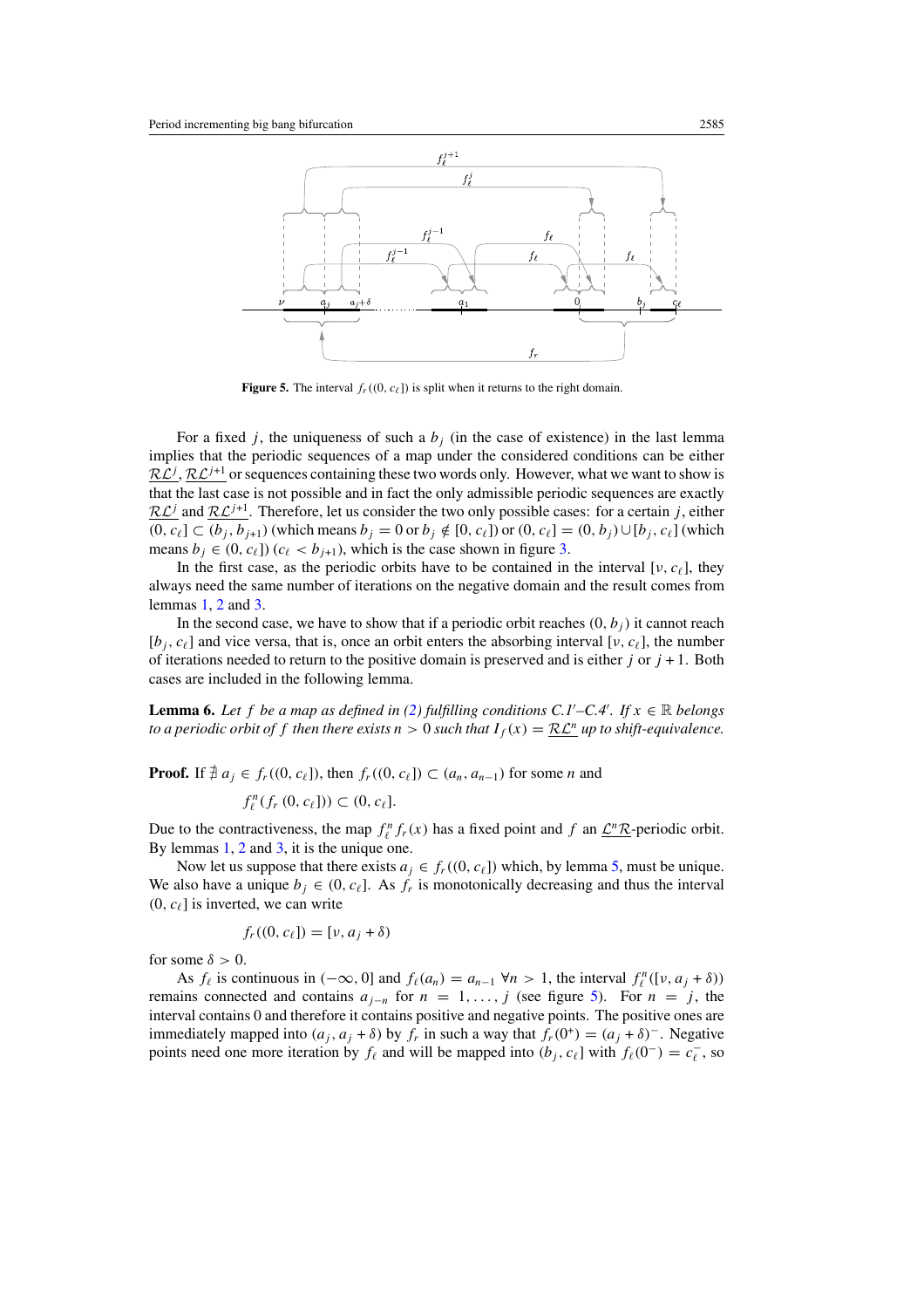<span id="page-12-0"></span>the initial interval is split. After that, these points will be mapped into [ $\nu$ ,  $a<sub>i</sub>$ ) verifying that  $f_r(c_\ell^-) = v^+$ . Summarizing,

and

$$
f_{\ell}^{j+1}([v, a_j]) \subset [b_j, c_{\ell}],
$$
  

$$
f_{\ell}^{j}((a_j, a_j + \delta)) \subset (0, b_j),
$$

 $f_r((0, b_j)) = (a_j, a_j + \delta),$  $f_r([b_i, c_\ell] = [v, a_i]$ 

$$
f_{\ell}^{j+1}(f_r([b_j, c_{\ell}])) \subset [b_j, c_{\ell}],
$$
  

$$
f_{\ell}^{j}(f_r(0, b_j)) \subset (0, b_j),
$$

and, for an orbit starting in  $(0, c_{\ell}]$ , the number of steps performed in the negative domain before being re-injected to the positive domain will remain constant and equal to *j* or *j* + 1 depending on whether it starts in  $(0, b_i)$  or  $[b_i, c_\ell]$ , respectively. Therefore, only symbolic sequences of the form  $\mathcal{RL}^{j}\mathcal{RL}^{j}$ ... or  $\mathcal{RL}^{j+1}\mathcal{RL}^{j+1}$ ... with starting points in  $(0, c_{\ell}]$  are possible.

As has been proven above, that the number of steps on the left side of a periodic orbit must be preserved, we can apply lemma [3](#page-8-0) to show that if *x* belongs to a periodic orbit of a map under the considered conditions, then necessarily  $I_f(x) = \mathcal{R} \mathcal{L}^n$  for some  $n > 0$ .

Now we ask about the reciprocal of lemma [6,](#page-11-0) that is, we want to show that periodic orbits of type  $\mathcal{RL}^n$  exist  $\forall n > 0$ .

**Lemma 7.** *Let f be of the form defined in [\(2\)](#page-7-0) and fulfilling conditions C.1 –C.4 . Then, for every*  $n \geq 1$  *and every*  $c_{\ell} > 0$ *, there exists*  $c_r > 0$  *such that f* possesses an orbit with the *symbolic sequence* RL*n.*

The proof of this lemma is in fact an extension of the arguments presented in [\[11\]](#page-24-0) section 3.3.

**Proof.** It is clear that for every  $n \ge 2$  and every  $c_{\ell} > 0$  there exists  $c_r > 0$  such that

 $f_r((0, c_\ell]) \cap [a_n, a_{n-1}] \neq \emptyset$ ,

which can be given due to one of the next three situations (see figures [4](#page-10-0) and [5\)](#page-11-0)

S.1 
$$
a_{n-1} \in f_r((0, c_\ell])
$$
  
S.2  $f_r((0, c_\ell]) \subset (a_n, a_{n-1})$ 

S.3  $a_n \in f_r((0, c_\ell])$ 

If S.1 holds,  $b_{n-1} \in (0, c_{\ell}]$  and

$$
f_{\ell}^{n} f_{r} : [b_{n-1}, c_{\ell}] \longrightarrow [b_{n-1}, c_{\ell}],
$$
  

$$
f_{\ell}^{n-1} f_{r} : (0, b_{n-1}) \longrightarrow (0, b_{n-1}),
$$

are continuous contracting functions which must have a unique (stable) fixed point. Therefore, two stable periodic orbits  $\mathcal{RL}^n$  and  $\mathcal{RL}^{n-1}$  coexist. Note that for  $n = 2$  this proves also the existence of a RL orbit.

In the second case (S.2),  $b_{n-1} \notin (0, c_{\ell}]$  ([0*, c*<sub>ℓ</sub>] ⊂  $(b_{n-1}, b_n)$ ) and

$$
f^n_\ell f_r:(0,c_\ell]\longrightarrow (0,c_\ell]
$$

is a continuous contracting function which also must have a unique (stable) fixed point. In this case, there exists a unique periodic orbit of type  $\mathcal{RL}^n$  which is the unique attractor in  $(0, c_\ell]$ .

Finally, if S.3 holds, replacing *n* by  $n - 1$  and arguing as in S.1, one has that a stable periodic orbit of type  $\underline{\mathcal{RL}}^n$  coexists with a stable  $\underline{\mathcal{RL}}^{n+1}$ -periodic one.

so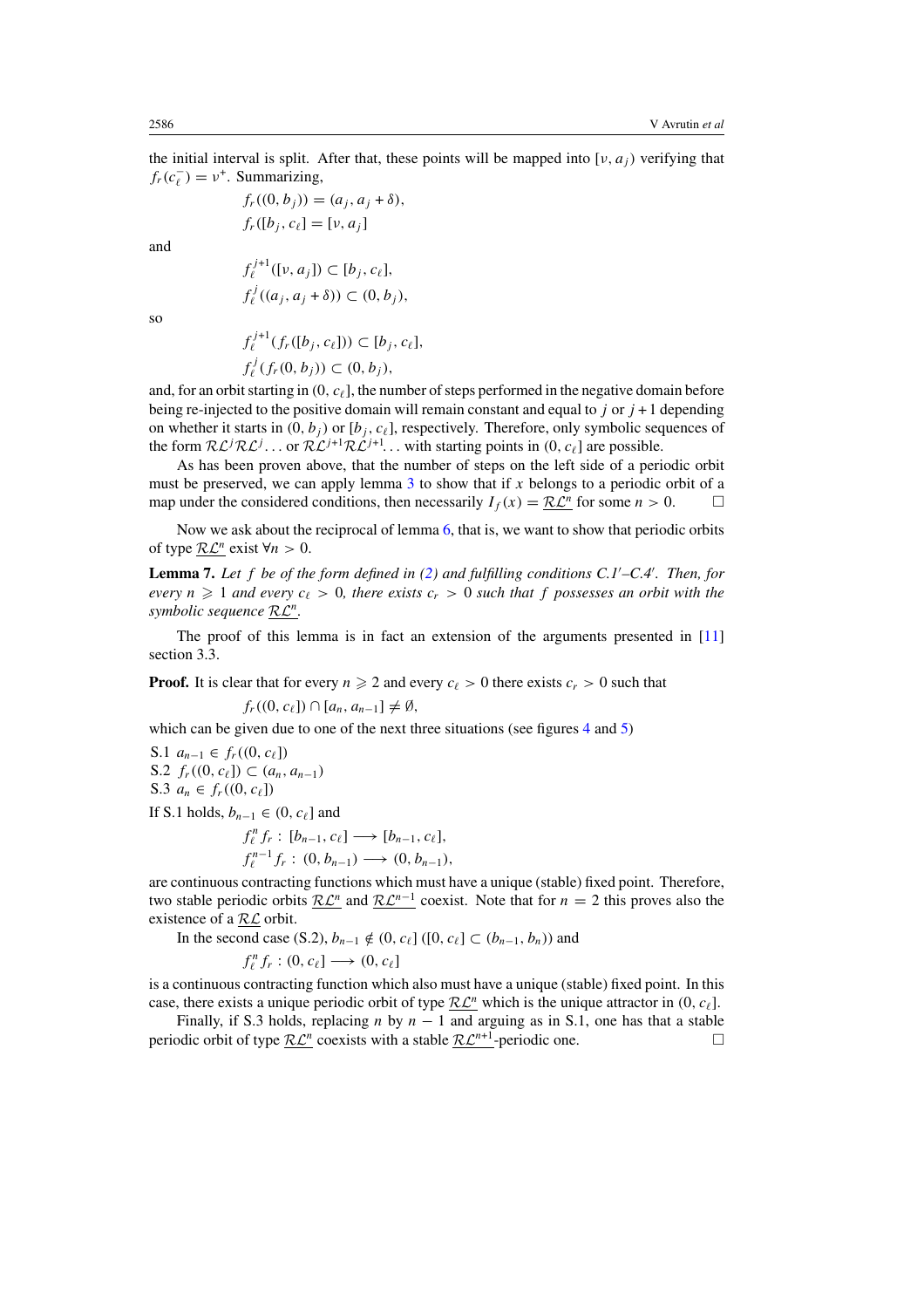<span id="page-13-0"></span>**Remark 4.** By contrast to all orbits  $\mathbb{R}\mathcal{L}^n$  with  $n \ge 2$ , the periodic orbit  $\mathbb{R}\mathcal{L}$  exists not only for  $c_r > 0$  but also for  $c_r \le 0$ . In that case, it coexists with the fixed point  $\underline{\mathcal{R}}$  ( $\underline{\mathcal{L}}^0 \underline{\mathcal{R}}$ ).

**Remark 5.** Note that the transitions between cases S.1, S.2 and S.3 are given by border collision bifurcations where the respective periodic orbits are created or destroyed when they collide with the boundary  $x = 0$ . This defines the curves  $\xi^c$  and  $\xi^d$  used in theorem [1.](#page-6-0) See section [4.2](#page-14-0) for more details.

**Remark 6.** As is known, invariant objects of piecewise-smooth systems do not necessarily have to be separated by another invariant object. In this case, the coexistence of stable periodic objects may also be separated by the discontinuity (and its preimages) (see [\[24\]](#page-24-0) for an extensive overview about piecewise-smooth dynamics).

**Theorem 3.** *For a map of type [\(2\)](#page-7-0) which fulfils conditions C.1 –C.4 , the origin of the parameter space*  $c_{\ell} \times c_r$  *represents a big bang bifurcation point of the period incrementing type.* 

**Proof.** It is clear that for  $(c_{\ell}, c_r) = (0, 0)$  the map *f* possesses a stable fixed point at  $x = 0$ . In a first step we have to show that an infinite number of bifurcation curves separating existence regions of different periodic orbits are issuing from the origin. In a second step we have to show that a smooth change in the parameters across the bifurcation curve confining the regions of existence of a unique  $R\mathcal{L}^n$  orbit lead to the creation of (coexisting)  $R\mathcal{L}^{n+1}$ - or  $R\mathcal{L}^{n-1}$ -periodic orbits.

The key to show the first step is the fact that the sequence  $\{a_n\}$  collapses to the origin as  $c_{\ell} \rightarrow 0$ , that is

$$
\lim_{c_\ell \to 0} a_n = 0 \qquad \forall n \geqslant 1.
$$

This is due to the continuity of  $f_{\ell}$  and the fact that it is a monotonically increasing function. As  $[a_1, 0] = f_\ell^{-1}([0, c_\ell])$  (compare figure [4\)](#page-10-0), it is clear that  $a_1 \to 0$  as  $c_\ell \to 0$ . Now, iterating the argument and using that  $a_n = f_{\ell}^{-1}(a_{n-1})$ , it is clear that for every  $\varepsilon > 0$ , arbitrarily small, there exists  $c_{\ell}(\varepsilon)$  small enough such that  $-\varepsilon < a_n < 0$ . By lemma [7,](#page-12-0) there exists  $c_r$  such that  $f_r$ ((0,  $c_\ell$ )) contains  $a_n$  and, therefore, a periodic orbit of type  $\mathcal{RL}^n$  exists.

On the other hand, it is clear that  $c_r \to 0$  as  $a_n \to 0$  and, therefore, a  $\mathcal{RL}^n$ -periodic orbit exists for every *n* for values of  $(c_{\ell}, c_r)$  arbitrarily close to the origin. Finally, if  $(c_{\ell}, c_r) = (0, 0)$ , the map possesses a stable fixed point which absorbs all orbits and thus all periodic orbits disappear at that point.

#### **4. Extension of the result**

#### *4.1. Increasing–decreasing locally contracting maps*

In this section we relax the global monotonically contracting conditions C.1'-C.4' to be fulfilled near the origin and show that the results of the previous section are valid sufficiently close to the origin of the parameter space. Thus, we restrict ourselves to maps of type [\(2\)](#page-7-0) fulfilling

C.1"  $g_\ell$  and  $g_r$  are  $C^\infty(\mathbb{R})$  functions such that  $g_\ell(0) = g_r(0) = 0$ C.2" There exists  $\varepsilon_{\ell} > 0$  such that  $0 < g'_{\ell}(x) < 1 \,\forall x \in (-\varepsilon_{\ell}, 0)$ C.3" There exists  $\varepsilon_r > 0$  such that  $-1 < g'_r(x) < 0 \,\forall x \in (0, \varepsilon_r)$ .

Due to the smoothness of functions  $f_{\ell}$  and  $f_{r}$  near the origin, there exists an open neighbourhood of this point where both functions are contracting and which contains the absorbing interval [ $\nu$ ,  $c_{\ell}$ ] if  $c_r$  and  $c_{\ell}$  are small enough.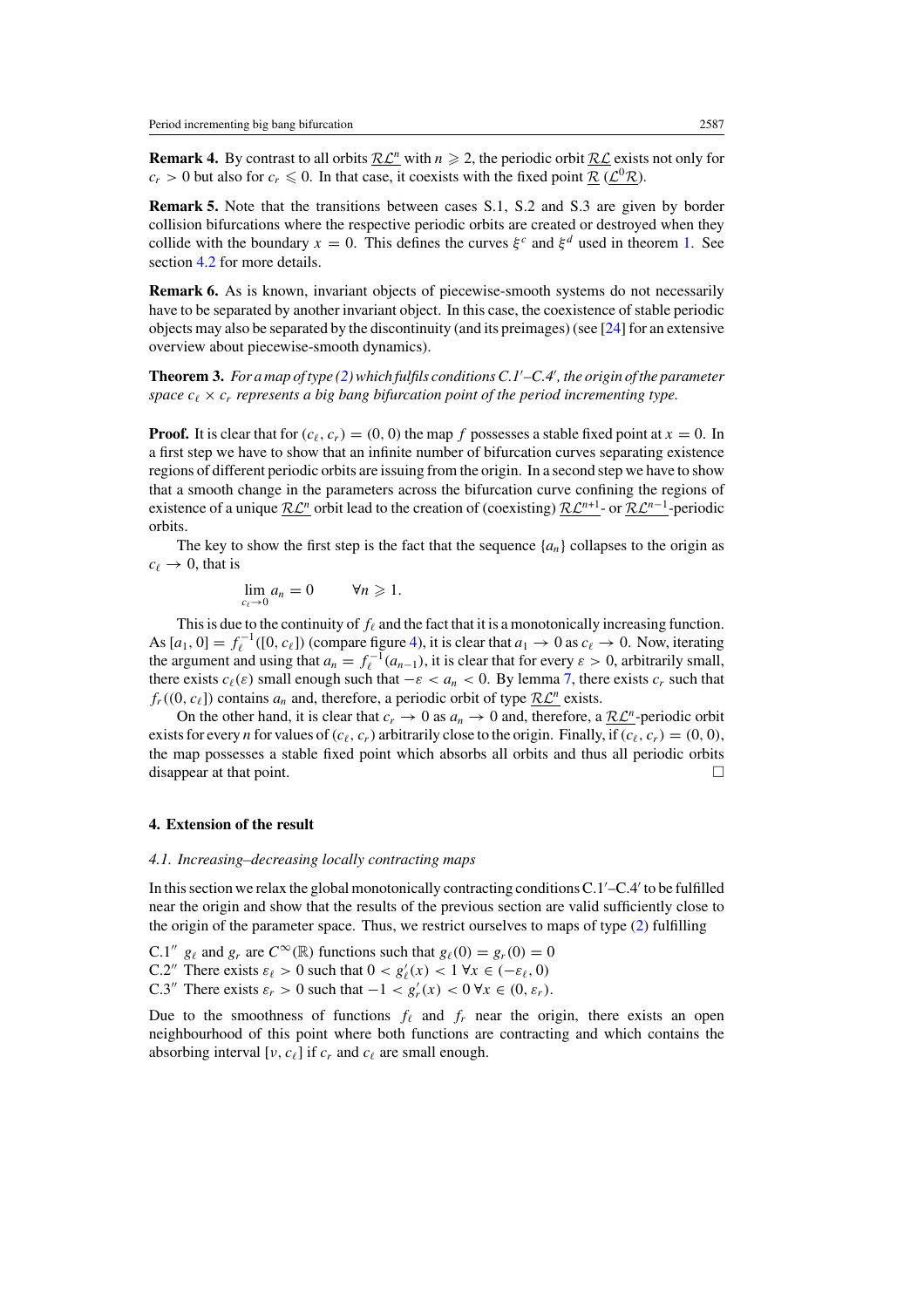<span id="page-14-0"></span>On the other hand, the values of  $c_r$  given by lemma [7](#page-12-0) tend to 0 as  $c_\ell \to 0^+$ , and therefore all results of the previous section hold under these conditions.

From the previous arguments one has the next result.

**Lemma 8.** Let *f* be a map of type [\(2\)](#page-7-0) keeping conditions C.1"–C.3". Then there exist  $c_{\ell}^0$  and  $c_r^0$  such that if  $0 < c_\ell < c_\ell^0$  and  $0 < c_r < c_r^0$  f is contracting in [v,  $c_\ell$ ]. Moreover, for every  $c_r < c_r^0$  and every *n*, there exists  $0 < \varepsilon < c_\ell^0$  such that  $a_j \in [v, 0] \forall j \leq n$  if  $c_\ell < \varepsilon$ .

**Corollary 1.** *Under conditions C.1–C.3, a map of type [\(2\)](#page-7-0) undergoes a big bang bifurcation of the period incrementing type at the origin of the parameter space*  $c_{\ell} \times c_r$ .

**Remark 7.** If one changes condition C.3' by  $g_r$  to be a constant function for  $x \ge 0$ , then all the results presented above are still valid except for one detail. In such a case, one has only to take into account that, as  $f_r((0, c_\ell))$  would be a single point. Then, conditions S.1 and S.3 in the proof of lemma [7](#page-12-0) become  $a_{n-1} = f_r((0, c_\ell))$  and  $a_n = f_r((0, c_\ell))$ , respectively, preventing the coexistence between two different orbits. Therefore, (b) in theorem [1](#page-6-0) no longer holds as  $\xi_{R\mathcal{L}^{n-1}}^c = \xi_{R\mathcal{L}^n}^d$ . Such a situation has been referred to in the literature [\[1\]](#page-24-0) as the *pure period incrementing* scenario, and therefore the origin of the parameter space represents a *pure period incrementing* big bang bifurcation.

Recalling remark [5,](#page-13-0) the orbits given in theorem [2](#page-7-0) are created and destroyed at border collision bifurcations curves, which are mentioned in the first version of the same result, theorem [1.](#page-6-0) In the next section, approximating them up to first order, we will give details on how they are obtained.

## *4.2. Border collision curves near the origin*

Given  $n > 0$  and  $c_{\ell} > 0$  (which we will always assume to be small enough), we know (lemma [7\)](#page-12-0) that there exists  $c_r > 0$  such that one of the next cases hold

S.1  $a_{n-1}$  ∈  $f_r((0, c_\ell])$ S.2 *f<sub>r</sub>*((0*, c*<sub>ℓ</sub>]) ⊂ ( $a_n$ *, a<sub>n−1</sub>*) S.3  $a_n$  ∈  $f_r$ ((0,  $c_{\ell}$ ))

implying the existence of a  $\mathcal{RL}^n$ -periodic orbit. As has been shown in the proof of lemma [7,](#page-12-0) every case above leads to different dynamics. Therefore, the limiting parameter values define a (border collision) bifurcation. Then for each of the cases above, for every  $c_{\ell}$  we will find the extremal value of  $c_r$  and obtain the bifurcation curves,  $\xi_{\mathcal{RL}^n}^{c,d}$  at which an  $\underline{\mathcal{RL}^n}$  orbit is created or destroyed.

The smallest value of  $c_r$  which leads S.1 to be fulfilled is given by

$$
f_r(c_\ell) = a_{n-1} \tag{6}
$$

and corresponds to the creation of the periodic orbit  $\mathcal{RL}^n$  coexisting with the periodic orbit RL<sup>n−1</sup>. The transition between S.1 and S.2 is given by

 $f_r(0) = a_{n-1}$ 

where the periodic orbit  $\mathcal{RL}^{n-1}$  is destroyed leading the periodic orbit  $\mathcal{RL}^n$  to be the unique attractor (near the origin).

Increasing  $c_r$ , one finds the value of this parameter which satisfies the condition

 $f_r(c_\ell) = a_n$ .

At this parameter value, representing the transition from S.2 to S.3, the periodic orbit  $\mathcal{RL}^{n+1}$ is created and coexists with  $\mathcal{RL}^n$ .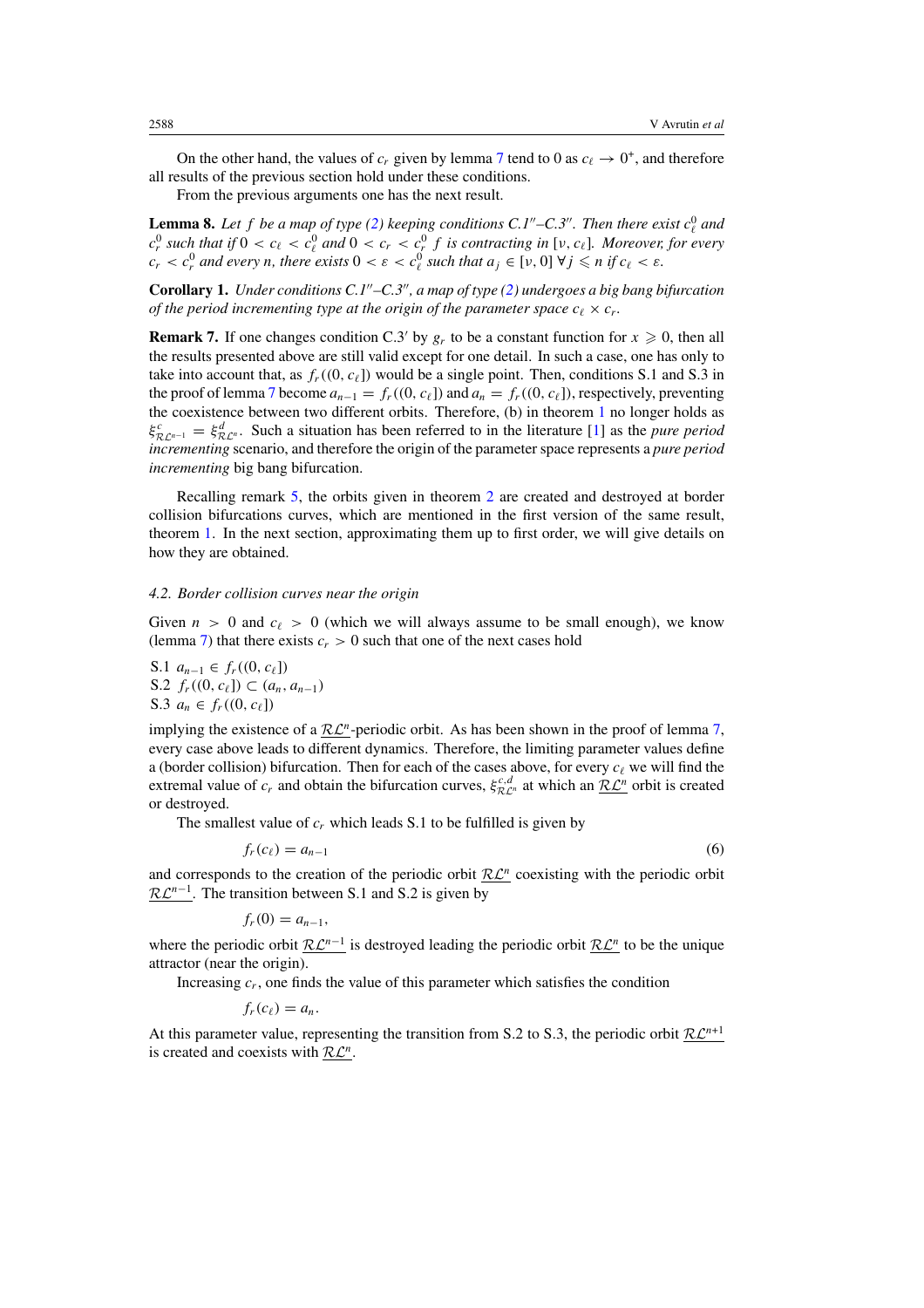<span id="page-15-0"></span>Finally, the next bifurcation is given by

$$
f_r(0) = a_n \tag{7}
$$

where the periodic orbit  $\mathcal{RL}^n$  is destroyed as S.3 no longer holds.

Summarizing, for every  $c_{\ell} > 0$  and  $n > 0$ , equations [\(6\)](#page-14-0) and (7) give the value of  $c_r$  for the border collision bifurcations where, respectively, the  $\mathcal{RL}^n$ -periodic orbit is created and destroyed. Therefore, in parameter space, the respective border collision bifurcation curves in a sufficiently small open set  $U$  of the origin will be given by

$$
\xi_{\mathcal{R}\mathcal{L}^n}^c = \{ (c_\ell, c_r) \in \mathcal{U}, \ c_\ell > 0 \mid f_r(c_\ell) = a_{n-1} \}, \n\xi_{\mathcal{R}\mathcal{L}^n}^d = \{ (c_\ell, c_r) \in \mathcal{U}, \ c_\ell > 0 \mid f_r(0) = a_n \}.
$$

However, in order to obtain first-order approximation of these curves, it is more convenient to consider the equations

$$
F^{c}(c_{\ell}, c_{r}) := f_{\ell}^{n-1}(f_{r}(c_{\ell})) = 0,
$$
\n(8)

$$
F^{d}(c_{\ell}, c_{r}) := f_{\ell}^{n} f_{r}(0) = 0, \qquad (9)
$$

which are equivalent to  $(6)$  and  $(7)$ , respectively. In addition, as

$$
\frac{\partial F^c}{\partial c_r}(0,0) = \begin{cases}\n-1 & \text{if } n = 1, \\
-g'_{\ell}(0)^{n-1} & \text{if } n > 1,\n\end{cases}
$$
\n
$$
\frac{\partial F^d}{\partial c_r}(0,0) = -g'_{\ell}(0)^n,
$$

one can always write  $c_r$  as a function of  $c_\ell$  if  $g'_\ell(0) \neq 0$ . Therefore, using

$$
\frac{\partial F^c}{\partial c_\ell}(0,0) = \begin{cases} g'_r(0) & \text{if } n = 1, \\ 1 + g'_\ell(0) + g'_\ell(0)^2 \\ + \dots + g'_\ell(0)^{n-1} g'_r(0) & \text{if } n > 1, \end{cases}
$$
(10)

$$
\frac{\partial F^d}{\partial c_\ell}(0,0) = 1 + g_\ell'(0) + g_\ell'(0)^2 + \dots + g_\ell'(0)^{n-1} + g_\ell'(0)^n > 0 \tag{11}
$$

and applying the implicit function theorem, the first-order approximation of the bifurcation curves is given by the expressions

$$
c_r = \xi_{\mathcal{R}L^n}^c(c_\ell) = -\frac{\frac{\partial F^c}{\partial c_\ell}}{\frac{\partial F^c}{\partial c_r}}c_\ell + O(c_\ell^2)
$$
  
\n
$$
= \frac{1 + g_\ell'(0) + g_\ell'(0)^2 + \dots + g_\ell'(0)^{n-1}g_r'(0)}{g_\ell'(0)^{n-1}}c_\ell + O(c_\ell^2),
$$
  
\n
$$
c_r = \xi_{\mathcal{R}L^n}^d(c_\ell) = -\frac{\frac{\partial F^d}{\partial c_\ell}}{\frac{\partial F^d}{\partial c_r}}c_\ell + O(c_\ell^2)
$$
  
\n
$$
= \frac{1 + g_\ell'(0) + g_\ell'(0)^2 + \dots + g_\ell'(0)^{n-1} + g_\ell'(0)^n}{g_\ell'(0)^n}c_\ell + O(c_\ell^2).
$$
 (13)

**Remark 8.** In the case that  $g'_{\ell}(0) = 0$ , all the bifurcation curves  $\xi_{\mathcal{RL}^n}^{c,d}$ , with  $n > 1$ , are vertical at the origin and one cannot proceed with this approach to obtain approximated expressions. However, one can always obtain  $c_{\ell}$  as a function of  $c_r$  instead, although, in order to distinguish between the curves, a higher order analysis becomes necessary because all first-order approximations lead to the vertical axis.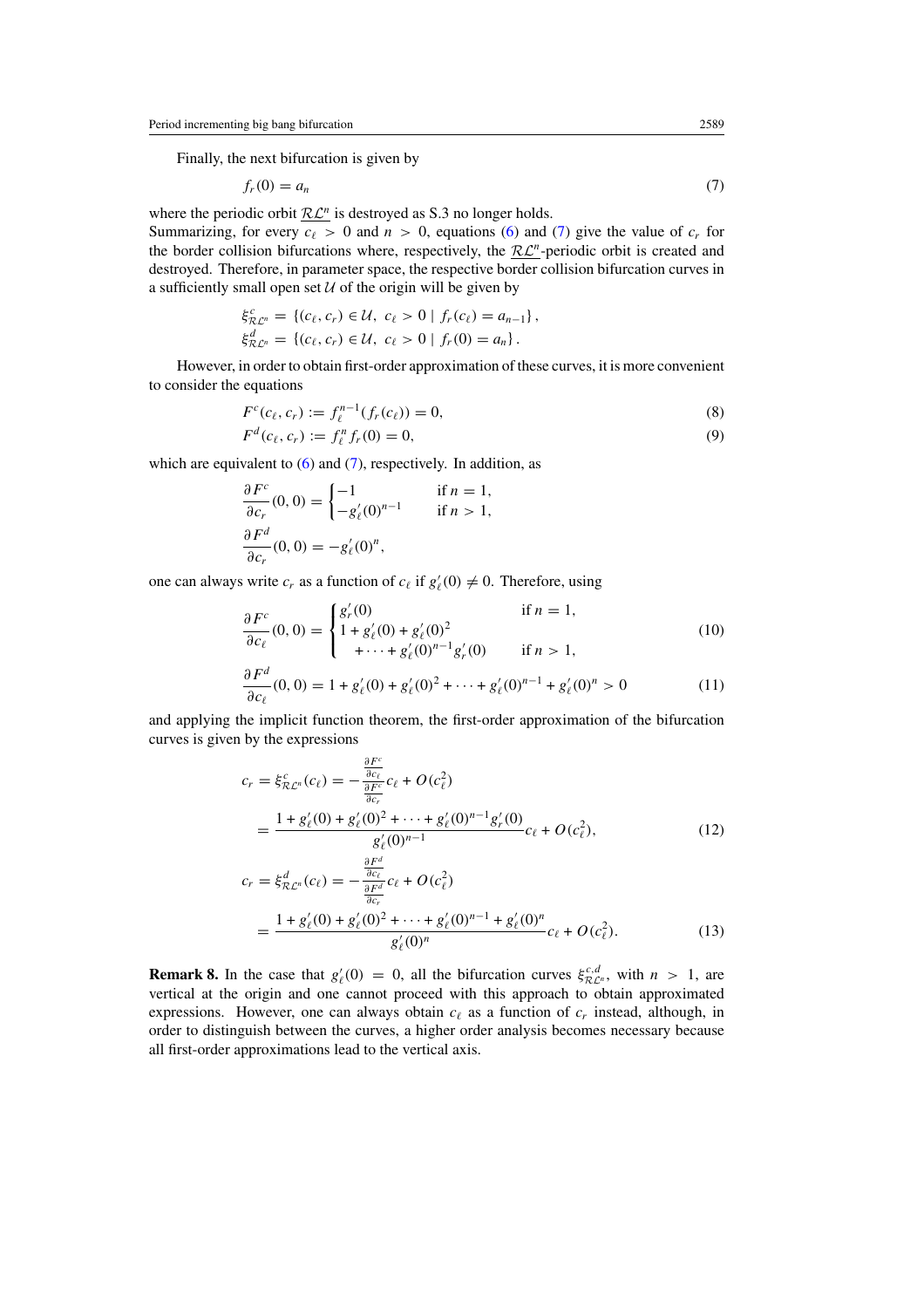<span id="page-16-0"></span>**Remark 9.** Recalling that  $f_{\ell}^0 = Id$ , for  $n = 1$  one has that

$$
\frac{\partial F^c}{\partial c_\ell}(0,0) = g'_r(0),
$$
  

$$
\frac{\partial F^c}{\partial c_r}(0,0) = -1.
$$

Hence, curve [\(12\)](#page-15-0) becomes

$$
\xi^c_{\mathcal{RL}}(c_\ell) = g'_r(0)c_\ell + O(c_\ell^2),
$$

which, assuming  $g'_r(0) \neq 0$ , has negative slope. Thus, as mentioned in the discussion below theorem [1,](#page-6-0) this bifurcation curve is located in the fourth quadrant.

Using  $n = 0$  in equation [\(9\)](#page-15-0), it clearly comes that the curve  $\xi_{\mathcal{R}}^d$  is the horizontal axis,  $c_r = 0$ .

As one can see from equations  $(12)$ – $(13)$ , all other bifurcation curves have positive slope and, hence, are located in the first quadrant.

#### *4.3. Proof of theorem [2](#page-7-0)*

In order to prove theorem [2](#page-7-0) we first consider a map of the form  $(1)$  and obtain from it a new map

$$
\tilde{f}(x) = \begin{cases}\nc_{\ell} + g_{\ell}(x; 0, 0) =: \tilde{f}_{\ell}(x; c_{\ell}) & x < 0, \\
-c_r + g_r(x; 0, 0) =: \tilde{f}_r(x; c_r) & x > 0,\n\end{cases}
$$
\n(14)

which is of type  $(2)$  and fulfils conditions C.1"–C.3". Note in particular that conditions C.2 and C.3 for a map of type  $(1)$  imply that  $(14)$  $(14)$  $(14)$  fulfils conditions C.2" and C.3". Therefore, corollary 1 applies and system (14) undergoes a big bang bifurcation of the period incrementing type at the origin of the parameter space  $c_{\ell} \times c_r$ . Then, one only needs to show that all the bifurcation curves issuing from the origin of the parameter space also exist for system [\(1\)](#page-5-0). For that purpose, let us consider for example the bifurcation curve defined by the equation

$$
\tilde{f}_{\ell}^{n}(\tilde{f}_{r}(0; c_{r}); c_{\ell}) = 0, \tag{15}
$$

which, for convenience, we solve isolating  $c_{\ell}$  as a function of  $c_r$ . Thus, recalling remarks [8](#page-15-0) and [9,](#page-15-0) we know that (15) possesses a (unique) solution  $c_{\ell}^{*}$  for every  $c_{r}$  arbitrarily small and for every *n*  $\geq$  1, defining the border collision bifurcation curve  $c_{\ell} = \tilde{\xi}_{R\mathcal{L}^n}^d(c_r)$ . Now, we wonder whether the corresponding equation

$$
f_{\ell}^{n}(f_{r}(0; c_{\ell}, c_{r}); c_{\ell}, c_{r}) = 0
$$
\n(16)

that defines the corresponding bifurcation curve for the original system can also be solved for  $c_{\ell}$  for every  $c_r$  small. Note that the functions  $f_{\ell}$  and  $f_r$  can be written as

$$
f_{\ell}(x; c_{\ell}, c_r) = \tilde{f}_{\ell}(x; c_{\ell}) + G_{\ell}(x; c_{\ell}, c_r),
$$
  

$$
f_r(x; c_{\ell}, c_r) = \tilde{f}_r(x; c_r) + G_r(x; c_{\ell}, c_r),
$$

with  $G_i(x; 0, 0) = 0$  and  $\frac{\partial G_i}{\partial j}(0; 0, 0) = 0$ ,  $i \in \{\ell, r\}$  *j* ∈ {*x, c<sub>ℓ</sub>, c<sub>r</sub>}*. As a consequence of that, a straight forward calculation shows that equation  $(16)$  can be written as

$$
F(c_{\ell}, c_r) := f_{\ell}^n(f_r(0; c_{\ell}, c_r); c_{\ell}, c_r) = \tilde{f}_{\ell}^n(\tilde{f}_r(0; c_r); c_{\ell}) + G(c_{\ell}, c_r) = 0
$$

with *G* containing only higher order terms, that is,  $G(0, 0) = 0$  and  $\frac{\partial G}{\partial c_i}(0, 0) = 0$   $i \in \{\ell, r\}.$ Now, as

$$
F(0, 0) = 0, \qquad \frac{\partial F}{\partial c_{\ell}}(0, 0) \neq 0,
$$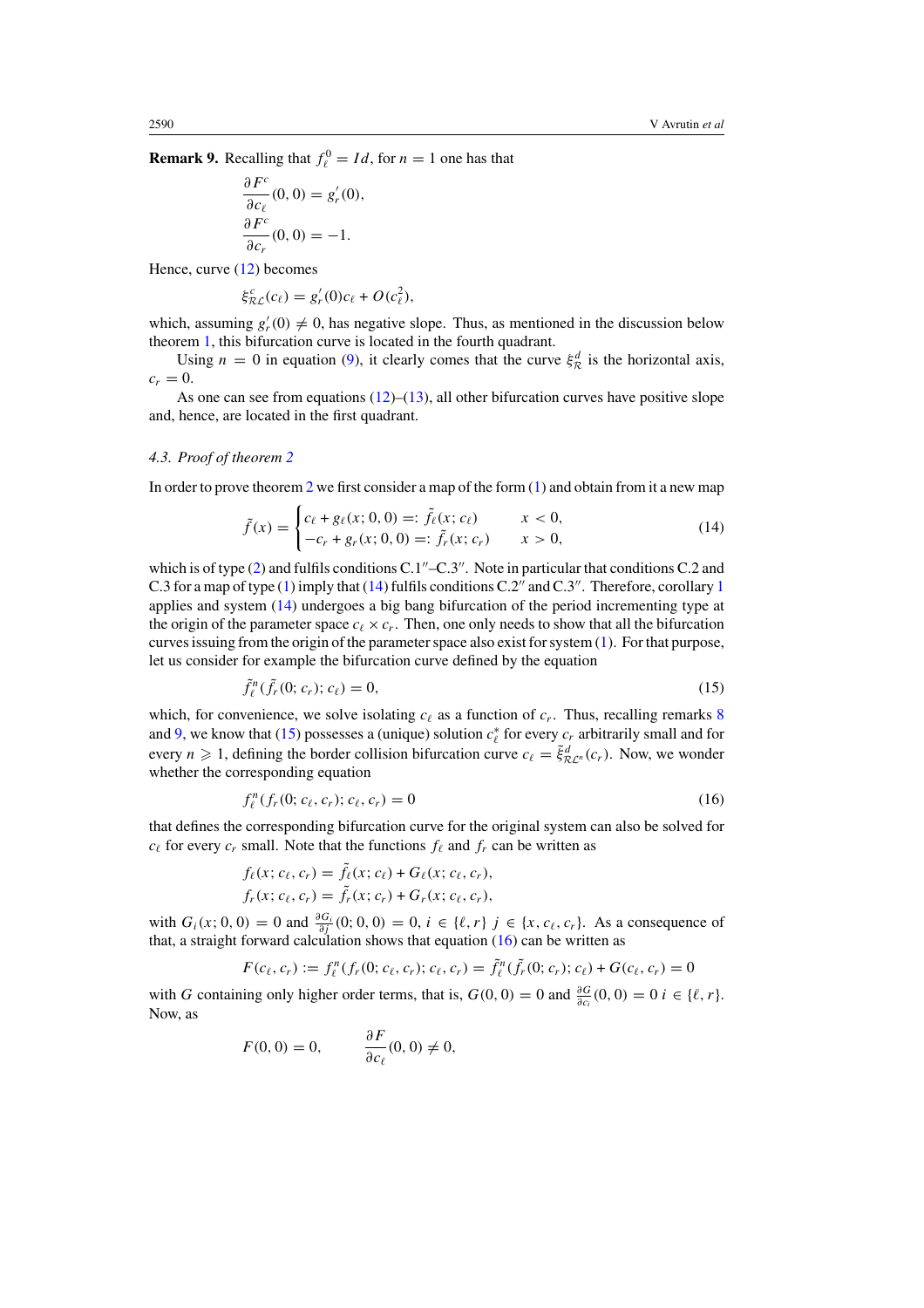<span id="page-17-0"></span>

**Figure 6.** System function of example 1 defined in equation (18).

one can apply the implicit function theorem at  $(c_{\ell}, c_r) = (0, 0)$  and show that equation [\(16\)](#page-16-0) can be solved for  $c_{\ell}$ . In addition, the fact that the limit

$$
\lim_{x\to 0}\frac{g_{\ell}(x;c_{\ell},c_r)}{g_{\ell}(x;0,0)}
$$

exists, ensures that this solution will be of the form

$$
c_{\ell} = \xi_{\mathcal{R}\mathcal{L}^n}^d(c_r) = \tilde{\xi}_{\mathcal{R}\mathcal{L}^n}^d(c_r) + \Psi(c_r),\tag{17}
$$

where  $\Psi(c_r)$  is such that

$$
\lim_{c_r \to 0} \frac{\Psi(c_r)}{\tilde{\xi}_{\mathcal{RL}^n}^d(c_r)} = 0,
$$

that is,  $\Psi(c_r)$  depends on  $c_r$  in higher order terms than  $\tilde{\xi}^d_{\mathcal{RL}^n}(c_r)$  does. Therefore, by considering  $c_r$  small enough, it is clear that both bifurcation curves are arbitrarily close to each other.

Finally, arguing similarly with the other bifurcation curves, it comes that the bifurcation scenarios of systems [\(1\)](#page-5-0) and [\(2\)](#page-7-0) near  $(c_{\ell}, c_{r}) = (0, 0)$  are the same, which proves the result.

## **5. Examples**

In this section we will illustrate the results obtained so far with two examples.

#### *5.1. Example 1*

Let us consider

$$
f(x) = \begin{cases} c_{\ell} + \frac{9}{10} \sin(x) =: f_{\ell}(x) & \text{if } x \le 0, \\ -c_{r} - \frac{1}{2} \sin(x) =: f_{r}(x) & \text{if } x > 0 \end{cases}
$$
(18)

shown in figure 6, which fulfils conditions  $C.1^{\prime\prime}$ – $C.3^{\prime\prime}$  and, in particular,  $C.1$ – $C.3$ .

As one can see in figure [7,](#page-18-0) there exists a big bang bifurcation of the period incrementing type at the origin of the parameter space  $c_{\ell} \times c_r$ , as predicted by theorem [2](#page-7-0) or corollary [1,](#page-14-0) which also applies. A global overview of the bifurcation scenario is presented in figure [7\(](#page-18-0)*a*), and a magnification near the origin of this space is shown in figure  $7(b)$  $7(b)$ . There one can observe the expected infinite number of border collision bifurcation curves separating the regions of existence of the different periodic orbits. There it is also shown the first-order approximation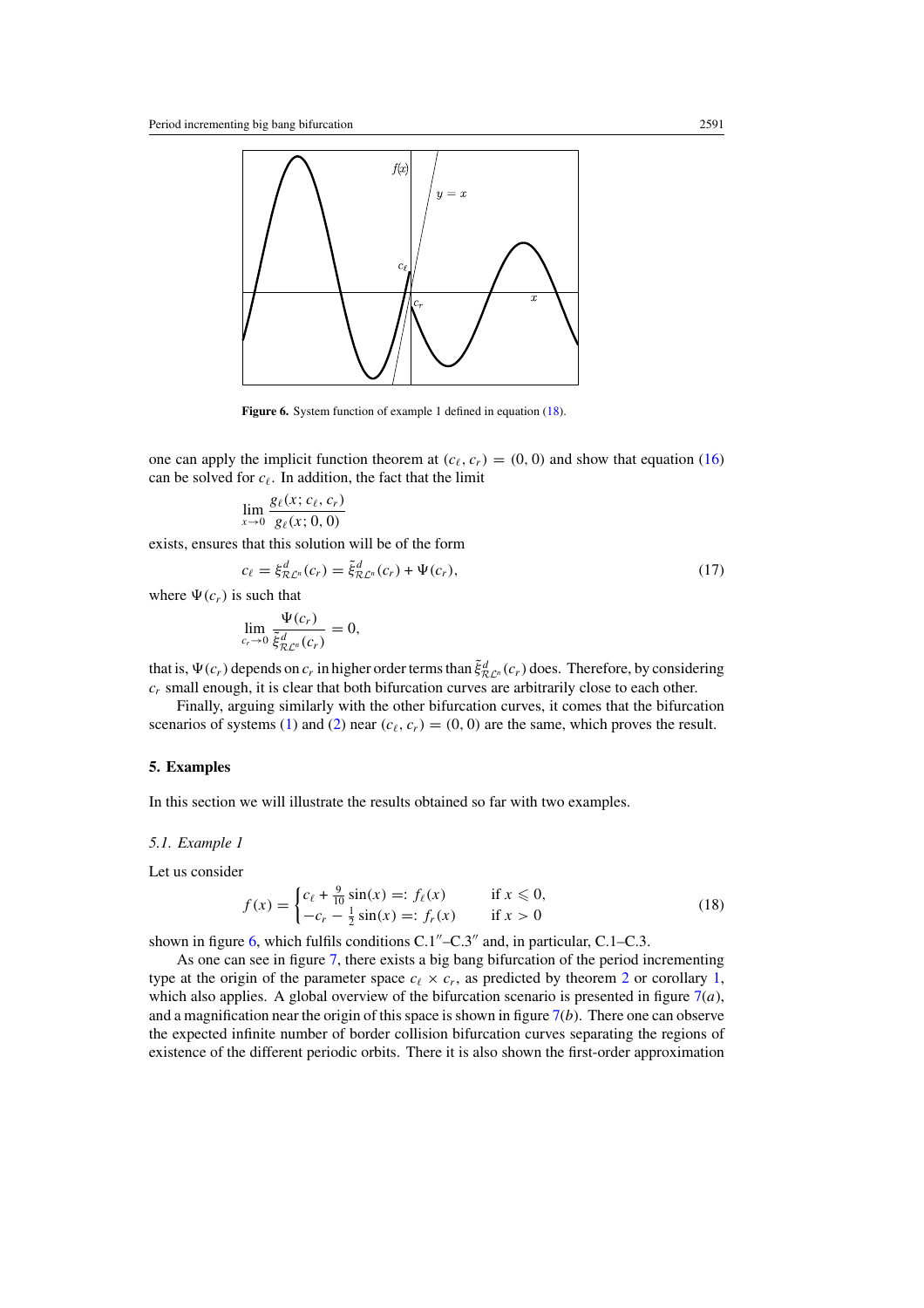<span id="page-18-0"></span>

**Figure 7.** (*a*) Border collision bifurcation curves for example 1. A blow up of the neighbourhood of the point *A* is shown in figure  $9(a)$  $9(a)$ . (*b*) Numerical (black) and first-order approximations of the analytical (grey) border collision bifurcation curves near the origin. (*c*) Bifurcation diagram through the curve surrounding the origin in  $(b)$  parametrized by  $\phi$  anti-clockwise. The grey regions indicate coexistence between two periodic orbits (*d*) periods of the detected orbits in (*c*).

of the bifurcation curves reported in section [4.2.](#page-14-0) As one can see in the one-dimensional bifurcation diagram presented in figure  $7(c)$  along the curve parametrized by  $\phi$  in figure  $7(b)$ , the periodic orbits that exist near the origin are of type  $\mathcal{RL}^n$ . As labelled in the figures, there exist regions where only one periodic orbit of type  $R\mathcal{L}^n$  exists, and there exist other regions where two periodic orbits of type  $\mathcal{RL}^n$  and  $\mathcal{RL}^{n+1}$  coexist.

As one can see in figure  $7(a)$ , near  $(0, \pi)$  there exists another point where an infinite number of bifurcation curves seem to emerge from.

In order to investigate this point in more detail and see whether the result presented above can be applied, let us first note that it is given by the intersection between the border collision bifurcation curves  $\xi_{\mathcal{R}}^d$  (the vertical axis) and  $\xi_{\mathcal{R}}^d$ . This means that, at this point, a periodic orbit of type  $R\mathcal{L}$  collides with the boundary together with the fixed point  $\mathcal{L}$ . This is exactly what we have considered in this work, the simultaneous collision of two fixed points with the boundary. Let us therefore consider the following composite map

$$
f_2(x) = \begin{cases} f_\ell(x) & \text{if } x \le 0, \\ f_\ell f_r(x) & \text{if } x > 0, \end{cases} \tag{19}
$$

which collapses the  $R_{\text{L}}$ -periodic orbit of [\(18\)](#page-17-0) to the fixed point  $R_{\text{L}}$  of (19). Easily, one sees that, for  $(c_{\ell}, c_r) = (0^+, \pi^-)$ ,  $f_{\ell}(0) = 0^+, f_{\ell} f_r(0) = 0^-, f'_{\ell}(0^-) = \frac{9}{10}$  and  $(f_{\ell} f_r)'(0^+) = \frac{9}{20}$ . This means that  $f_2(x)$  possesses two stable fixed points which, when increasing  $c_\ell$  and decreasing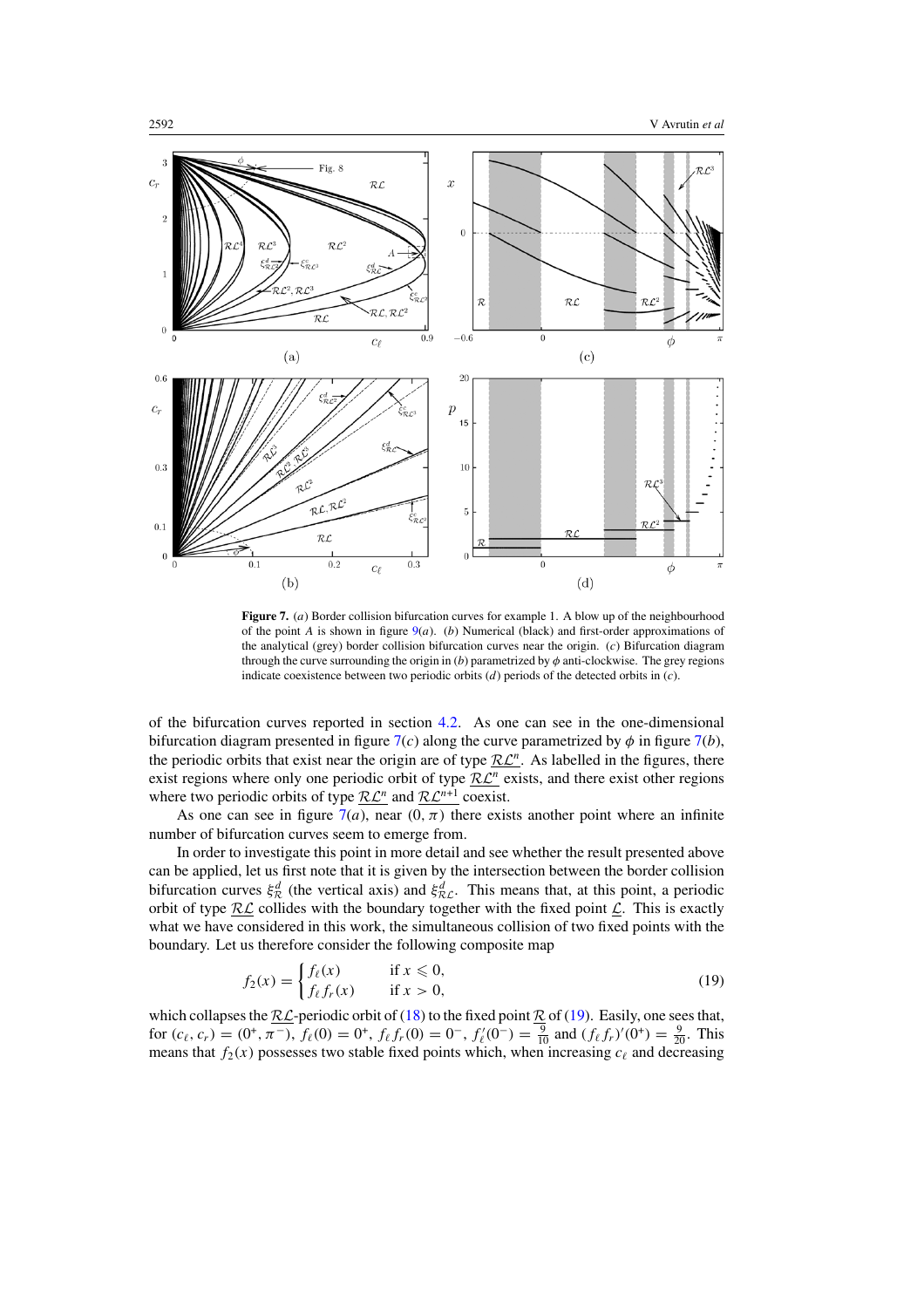<span id="page-19-0"></span>

**Figure 8.** Bifurcation structure around the period adding big bang bifurcation occurring at *(*0*,π)* for example 1. (*a*) Bifurcation diagram along the curve labelled in figure  $7(a)$  $7(a)$  and parametrized clockwise by  $\phi$ . (*b*) Periods of the detected periodic orbits.

*c<sub>r</sub>* through  $(0, \pi)$ , collide simultaneously with the boundary  $x = 0$ . However,  $f_2(x)$  does not fulfil the conditions of theorem [2](#page-7-0) as the eigenvalues associated with both fixed points are both positive.

As mentioned in the introduction, this situation leads to the so-called period adding big bang bifurcation and the orbits are organized by a Farey-tree-like structure. That is, near the big bang bifurcation, there exist an infinite number of bifurcation curves separating existence regions of different periodic orbits in such a way that, in between two regions, there exists another region locating a unique periodic orbit obtained by 'gluing' them and thus having a period which results from the addition of the periods of those. This implies that between two different bifurcation curves there exist an infinite number of them (see for example [\[1\]](#page-24-0) for an extended explanation). This is shown in figure 8 by the one-dimensional bifurcation diagram along the curve shown in figure [7\(](#page-18-0)*a*).

From the global overview of the bifurcation scenario shown in figure  $7(a)$  $7(a)$  it seems that all the bifurcation curves created at  $(0, \pi)$  disappear at the intersection points of the curves  $\xi_{\mathcal{R}L^n}^d$ and  $\xi_{\mathcal{R} \mathcal{L}^{n+1}}^c$ . However, as we will immediately show, this cannot be the case.

Let us take a closer look for example at the point labelled with *A* in figure  $7(a)$  $7(a)$  whose surrounding is magnified in figure  $9(a)$  $9(a)$ . As this point is given by the intersection of the curves  $\xi_{R,C}^c$  and  $\xi_{R,C}^d$ , it represents the simultaneous collision of the periodic orbits  $\underline{R}\underline{\mathcal{L}}^2$  and  $\underline{R}\underline{\mathcal{L}}$  with the boundary. Therefore, the composite map

$$
f_3(x) = \begin{cases} f_\ell f_r f_\ell(x) & \text{if } x \leq 0, \\ f_\ell f_r(x) & \text{if } x > 0 \end{cases}
$$
 (20)

possesses two fixed points colliding with the boundary  $x = 0$  at the point *A*. The coordinates of *A* can be calculated solving the equations

$$
f_{\ell} f_r f_{\ell}(0) = 0,
$$
  

$$
f_{\ell} f_r(0) = 0,
$$

which leads to  $A = (c_{\ell}^A, c_r^A) \simeq (0.883\,25, 1.377\,59)$ .

One could also consider the iterated functions  $f_r f_\ell f_\ell$  and  $f_\ell f_\ell f_r$  for the left branch. However, one can see that the first option is the proper way of writing the corresponding iterate, as it collapses the corresponding periodic orbit of [\(18\)](#page-17-0) to that fixed point of the third iterate which collides with the boundary  $x = 0$  at the point *A*.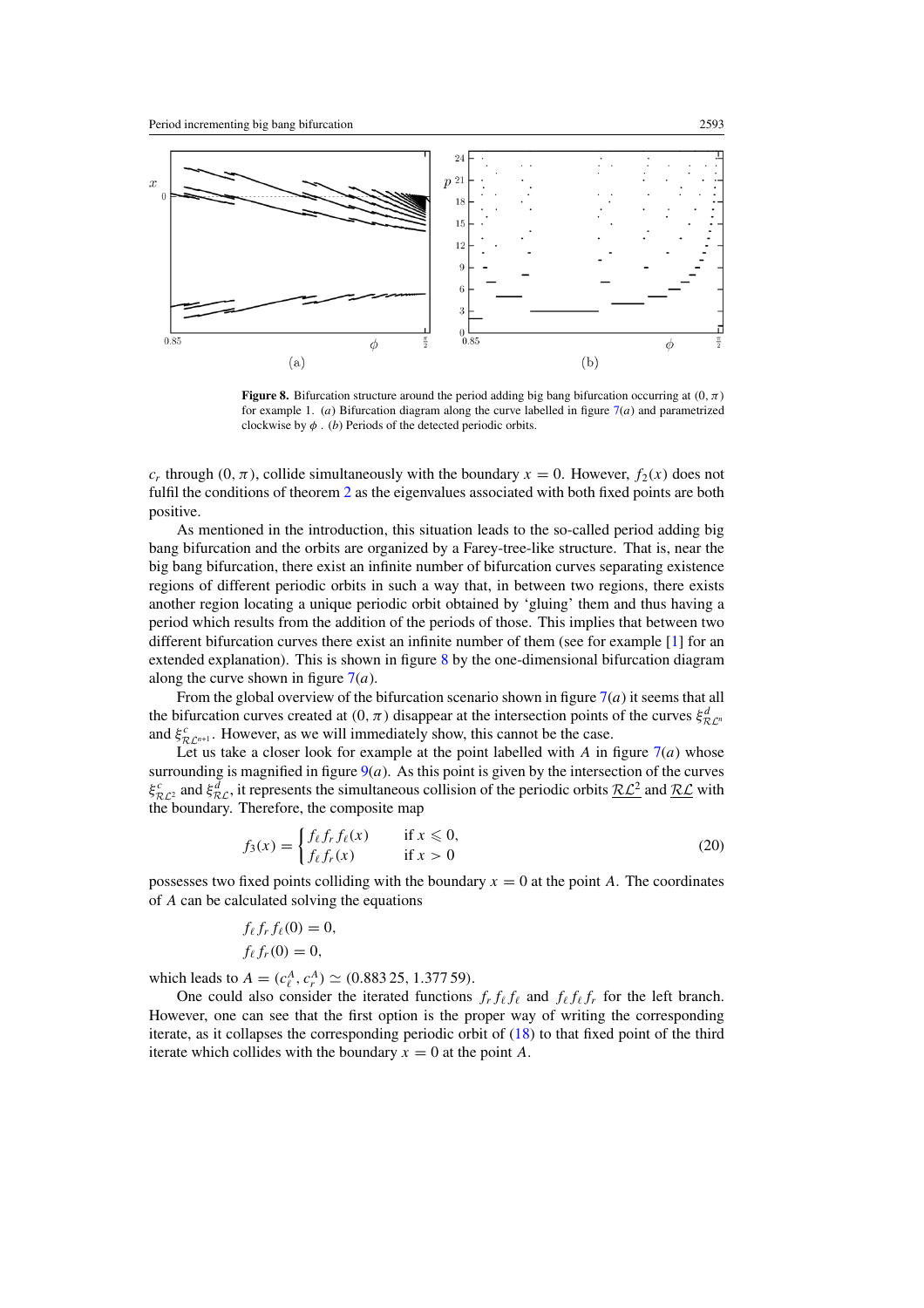<span id="page-20-0"></span>Expanding the gaps and the slopes of each branch of  $f_3(x)$  at the discontinuity near *A*, one has

$$
f_{\ell} f_r f_{\ell}(0)(\tilde{c}_{\ell}, \tilde{c}_r) \simeq 1.05483 \tilde{c}_{\ell} + 0.17280 \tilde{c}_r + O(\tilde{c}_{\ell}^2, \tilde{c}_r^2, \tilde{c}_{\ell} \tilde{c}_r),
$$
  
( $f_{\ell} f_r f_{\ell}$ )'(0)( $\tilde{c}_{\ell}, \tilde{c}_r$ ) \simeq 0.04935 + 0.01994  $\tilde{c}_{\ell}$ 

$$
+0.25224\tilde{c}_r + O(\tilde{c}_{\ell}^2, \tilde{c}_r^2, \tilde{c}_{\ell}\tilde{c}_r),
$$
\n(22)

$$
f_{\ell} f_r(0) (\tilde{c}_{\ell}, \tilde{c}_r) \simeq \tilde{c}_{\ell} - 0.17280 \tilde{c}_r + O(\tilde{c}_r^2), \qquad (23)
$$

$$
(f_{\ell} f_r)'(0)(\tilde{c}_{\ell}, \tilde{c}_r) \simeq -0.086401 + 0.44162\tilde{c}_r + O(\tilde{c}_r^2), \qquad (24)
$$

where  $\tilde{c}_{\ell} = c_{\ell} - c_{\ell}^A$  and  $\tilde{c}_r = c_r - c_r^A$ . From equations (21) and (23), it is clear that there exist two directions in the parameter space (presented in figure  $9(a)$  $9(a)$  as two dotted straight lines) along which the position of the fixed points with respect to the boundary (the offsets at the origin) can be locally varied independently. This means that the re-parametrization

$$
\hat{c}_{\ell} := f_{\ell} f_r f_{\ell}(0) = 1.05483 \tilde{c}_{\ell} + 0.17280 \tilde{c}_r + \text{h.o.t.}
$$
  

$$
\hat{c}_r := f_{\ell} f_r(0) = \tilde{c}_{\ell} - 0.17280 \tilde{c}_r + \text{h.o.t.}
$$

writes  $f_3$  in the form of equation [\(1\)](#page-5-0) fulfilling C.1. In addition, it comes from equations (22) and  $(24)$  that conditions C.2 and C.3 are also fulfilled: the colliding fixed points of  $(20)$  are stable and have associated eigenvalues of different signs. As a consequence, theorem [2](#page-7-0) applies to *f*<sup>3</sup> and, therefore, the point *A* represents a big bang bifurcation of the incrementing type for the original map [\(18\)](#page-17-0).

As the colliding fixed points of  $(20)$  with positive associated eigenvalue is  $\mathcal{L}$ , the periodic orbits undergoing the incrementing scenario for  $f_3$  are of the form  $\mathcal{RL}^n$ . This implies that the periodic orbits for the original map [\(18\)](#page-17-0) emerging at the point *A* are of type  $\mathcal{RL}(\mathcal{RL}^2)^n$ , which are shift-equivalent to  $\mathcal{LR}(\mathcal{LRL})^n$  (see definition [3\)](#page-5-0). This is shown in figure [9\(](#page-21-0)*b*) where a one-dimensional bifurcation diagram is performed along the corresponding segment labelled in figure [9\(](#page-21-0)*a*). As the coexistence regions between the periodic orbits of type  $\mathcal{RL}(\mathcal{RL}^2)^n$ and  $RL(RL^2)^{n+1}$  cannot be observed there, a magnification for the case  $n = 2$  is shown in figure  $9(c)$  $9(c)$ .

However, the question arises: where do all other border collision bifurcation curves created at  $(0, \pi)$  end? As shown in figure  $9(d)$  $9(d)$ , when moving away from *A*, there exists a point between the two segments labelled in figure  $9(a)$  $9(a)$  where the coexistence shown in figure  $9(c)$  disappears. This point is given by the intersection of the corresponding curves  $\xi_{\mathcal{RL}(\mathcal{RL}^2)}^c$  and  $\xi_{\mathcal{RL}(\mathcal{RL}^2)}^d$ exactly as happened at the point *A* with the curves  $\xi_{\mathcal{RL}}^c$  and  $\xi_{\mathcal{RL}}^d$ . Such a point would be the analogous to the one given by the intersection of the curves  $\xi_{\mathcal{RL}(\mathcal{RL}^2)}^c$  and  $\xi_{\mathcal{RL}}^d$  labelled with *B* in figure  $9(a)$  $9(a)$ . This self-similarity suggests that this process takes place for every border collision curve, so forming an infinite tree of big bang bifurcations of period incrementing type whose mother node is the point *(*0*,* 0*)*, generating the complete period adding structure absorbed by the point  $(0, \pi)$ .

#### *5.2. Example 2*

Let us now consider a second example fulfilling conditions  $C.1^{\prime\prime}$ – $C.3^{\prime\prime}$  (and  $C.1$ – $C.3$ )

$$
f(x) = \begin{cases} c_{\ell} + \frac{2}{5}x(x+2) =: f_{\ell}(x) & \text{if } x \le 0, \\ -c_r + \frac{1}{2}x(x-1) =: f_r(x) & \text{if } x > 0, \end{cases}
$$
(25)

which is shown in figure [10\(](#page-22-0)*a*).

As expected, the origin of the parameter space  $c_{\ell} \times c_r$ , presented in figure [10\(](#page-22-0)*b*), is a big bang bifurcation point of the period incrementing type. Moreover, arguing exactly as before,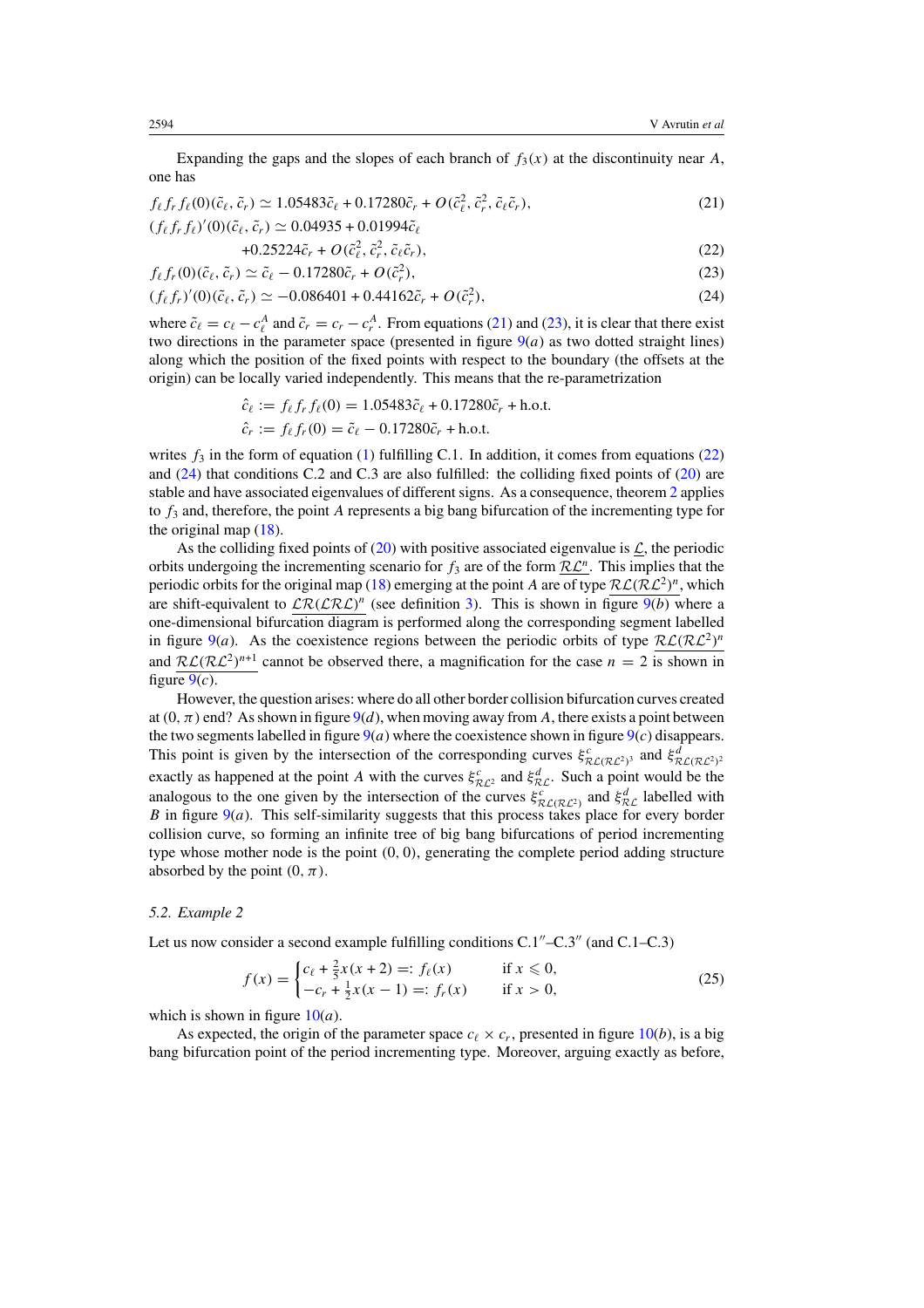<span id="page-21-0"></span>

**Figure 9.** Bifurcation scenario near the point *A* (see figure [7\(](#page-18-0)*a*)). (*a*) Blow up labelled in figure [7\(](#page-18-0)*a*). The two dotted straight lines are the directions along which the right and left images of 0 by  $f_3(x)$ remain (locally) constant. (*b*) One-dimensional bifurcation diagram along the segment labelled in (*a*) period incrementing scenario. (*c*) Magnification of the coexistence (grey region) between the periodic orbits  $RL(RL^2)^2$  and  $RL(RL^2)^3$  shown in (*b*). (*d*) Bifurcation diagram along the segment labelled (*d*) in figure 9(*a*); far enough from *A*, the period incrementing structure generated at *A* disappears.

one can show that the situation between the points*(*0*,* 2*)* and *(*0*,* 0*)*is the same as in the previous example between  $(0, \pi)$  and  $(0, 0)$ . This has been validated with numerical simulations which we do not show as they are equivalent to the ones presented in figures [7\(](#page-18-0)*b*), (*c*), (*d*) and [8.](#page-19-0) Therefore we omit further comments in that direction.

However, there exists in the  $c_{\ell}$  axis of figure  $10(b)$  $10(b)$  several points that deserve special interest. For example, let us consider the point  $(1, 0)$ . As one can see in figure  $10(b)$  $10(b)$ , this point is given by the collision of the bifurcation curves  $\xi^d$  (the horizontal axis) and  $\xi_{R,C}^c$ , where the fixed point <u>R</u> and the periodic orbit <u>RC</u> simultaneously collide with the boundary. Therefore, after re-parametrization along proper directions in the parameter space<sup>8</sup>, the map

$$
f_2(x) = \begin{cases} f_r f_\ell(x) & \text{if } x \le 0, \\ f_r(x) & \text{if } x > 0 \end{cases}
$$
 (26)

can be written as in [\(1\)](#page-5-0) fulfilling C.1. As before, as the colliding periodic orbits are stable and their associated eigenvalues have the proper signs, conditions C.2 and C.3 are also fulfilled. Therefore, theorem [2](#page-7-0) applies and the point *(*1*,* 0*)* represents a big bang bifurcation of period

<sup>8</sup> We skip the details as one has just to proceed as in example 1.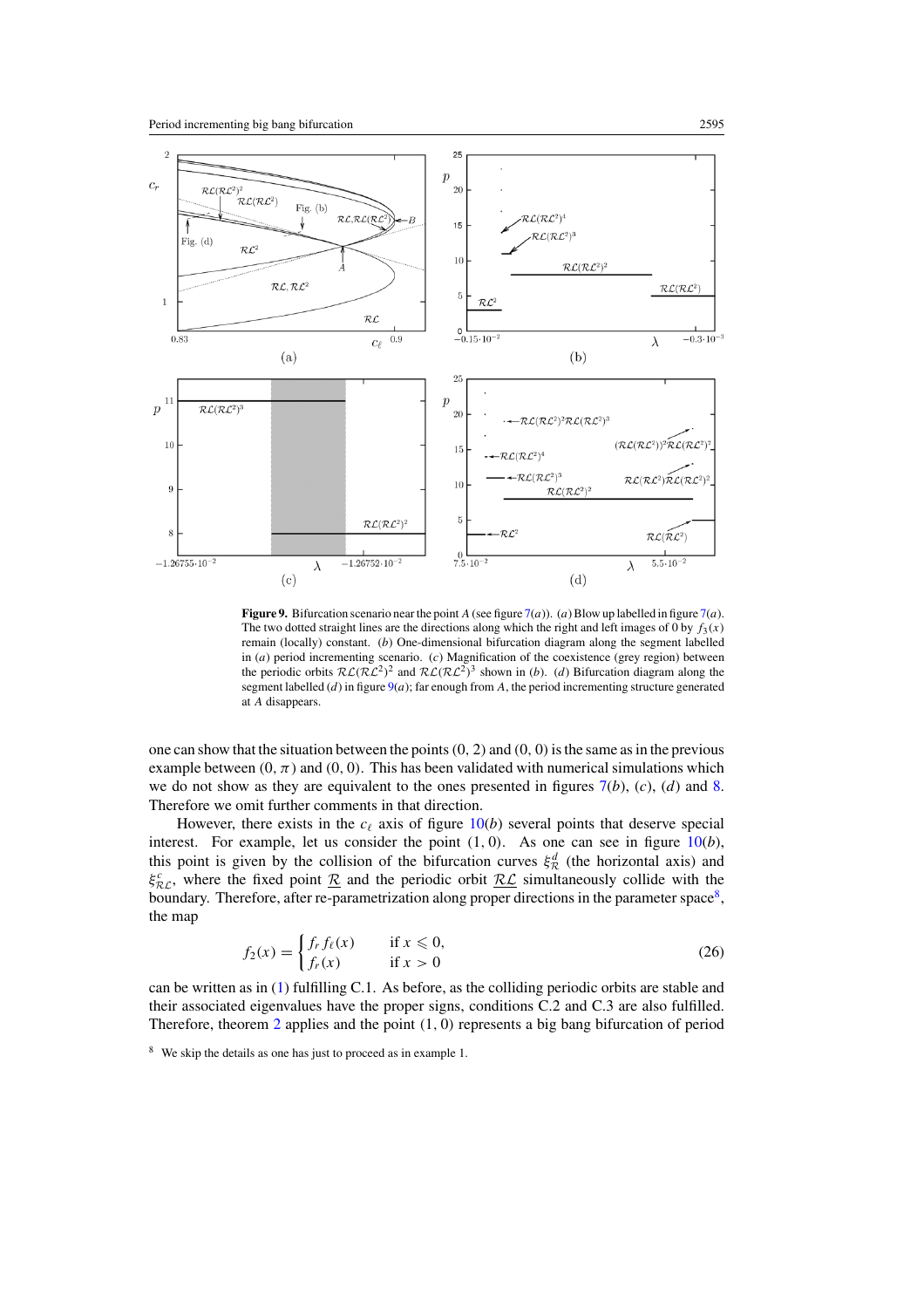<span id="page-22-0"></span>

**Figure 10.** (*a*) System function of example 2 defined in equation [\(25\)](#page-20-0). (*b*) Border collision bifurcation curves of example 2.

incrementing type. As the periodic orbit with positive associated eigenvalue is  $\mathcal{RL}$ , the periodic orbits of the original map, [\(25\)](#page-20-0), emerging at (1, 0) are of type  $\mathcal{R}(\mathcal{RL})^n$ . This is shown in figures  $11(a)$  $11(a)$  and (*b*) through the one-dimensional bifurcation diagram along the curve labelled in figure 10(*b*).

One can proceed analogously and show that the situation is repeated for the other points,  $(p_n, 0)$ , also located at the horizontal axis of figure  $10(b)$ .

In order to show that, let us consider the equation

$$
f_r^n f_\ell(0) = f_r(0), \qquad c_r = 0 \tag{27}
$$

and let  $p_n$  be the root of equation (27) which is not a root of the same equation using  $n-1$ instead of *n*. Then, one can easily see that the map

$$
f_n(x) = \begin{cases} f_r^n f_\ell(x) & \text{if } x \le 0, \\ f_r(x) & \text{if } x > 0 \end{cases} \tag{28}
$$

possesses two colliding fixed points (is continuous at  $(c_{\ell}, c_r) = (p_n, 0)$ ). Again, under proper re-parametrization, it can be written in the form of [\(1\)](#page-5-0) and conditions C.1–C.3 hold at  $(c_{\ell}, c_{r}) = (p_n, 0)$ . Therefore, for every  $(p_n, 0)$  there exists an arbitrarily small open set containing that point such that only periodic orbits of type  $\mathcal{R}(\mathcal{R}^n\mathcal{L})^m$  exist for all  $m \geq 0$ . Moreover, there exist regions in that open set where two  $\mathcal{R}(\mathcal{R}^n\mathcal{L})^m$  and  $\mathcal{R}(\mathcal{R}^n\mathcal{L})^{m+1}$  orbits coexist  $\forall m \geq 0$ .

# **6. Conclusions**

Big bang bifurcations occur in low-dimensional piecewise-smooth systems typically whenever two fixed points cross simultaneously the boundary and become virtual. This is given by a transverse intersection between two border collision bifurcation curves when the considered parameters control the distance between the boundary and the fixed points.

So far we have presented this situation for the one-dimensional case for which the boundary is represented by a single point  $(x = 0)$  where the map has a jump discontinuity. By theorem [2,](#page-7-0) we have explicitly and rigorously characterized the infinite number of periodic orbits that appear after the collision of two fixed points with the boundary when they are attracting (the map is locally contractive) and have associated eigenvalues of opposite sign: a big bang bifurcation of periodic incrementing type occurs. As mentioned in remark [7,](#page-14-0) in the case that the branch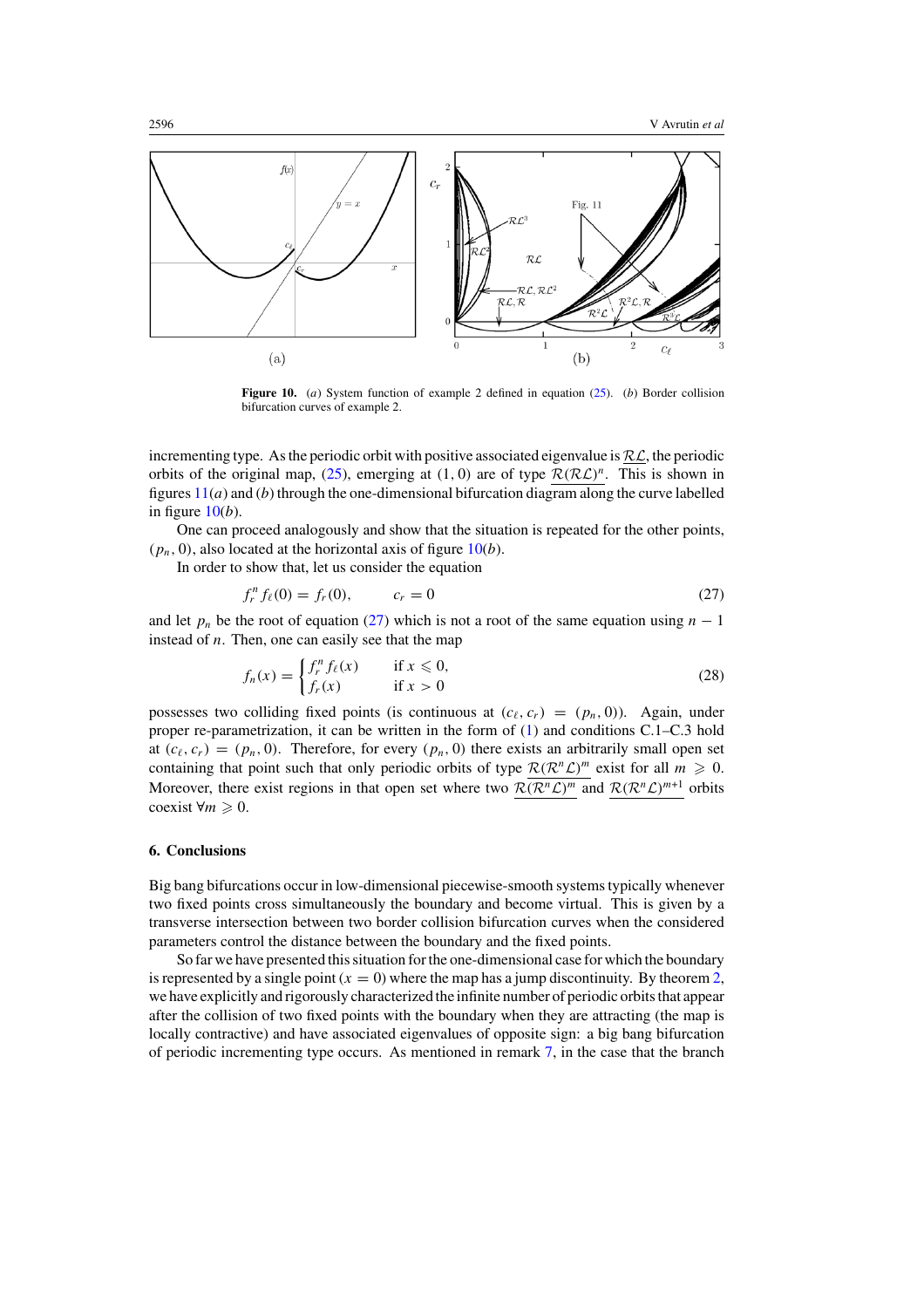<span id="page-23-0"></span>

**Figure 11.** Bifurcation structure around the big bang bifurcation points at  $(c_{\ell}, c_r) = (1, 0)$   $((a)$  and (*b*)) and  $(c_{\ell}, c_r) = (p_2, 0)$  ((*c*) and (*d*)). (*a*) and (*c*) Bifurcation diagram along the curves labelled in figure  $10(b)$  $10(b)$ . (*b*) and (*d*) Periods of the periodic orbits. The grey regions indicate coexistence between two periodic orbits.

corresponding to the fixed point with negative associated eigenvalue is replaced by a constant function in an open set containing  $x = 0$ , the bifurcation scenario remains the same except that the coexistence regions disappear, and a big bang of the so-called pure incrementing type occurs.

We have also given examples showing that one can consider a proper renormalization of the map in order to study other big bang bifurcations in the parameter space. In the same examples we have also checked the result conjectured in the introduction; that is, when both eigenvalues of the colliding fixed points are positive, then the so-called period adding big bang bifurcation takes place. A proof of that is left for future work. Using also renormalization arguments we have suggested that the bifurcation curves issuing from the detected period adding big bang bifurcation are 'collected' by an infinite cascade of period incrementing big bang bifurcations. A rigorous and more detailed study of this situation will be reported elsewhere.

## **Acknowledgments**

The authors would like to thank DAAD–'La Caixa' grant program and the German Research Foundation (DFG) for partially supporting this work.